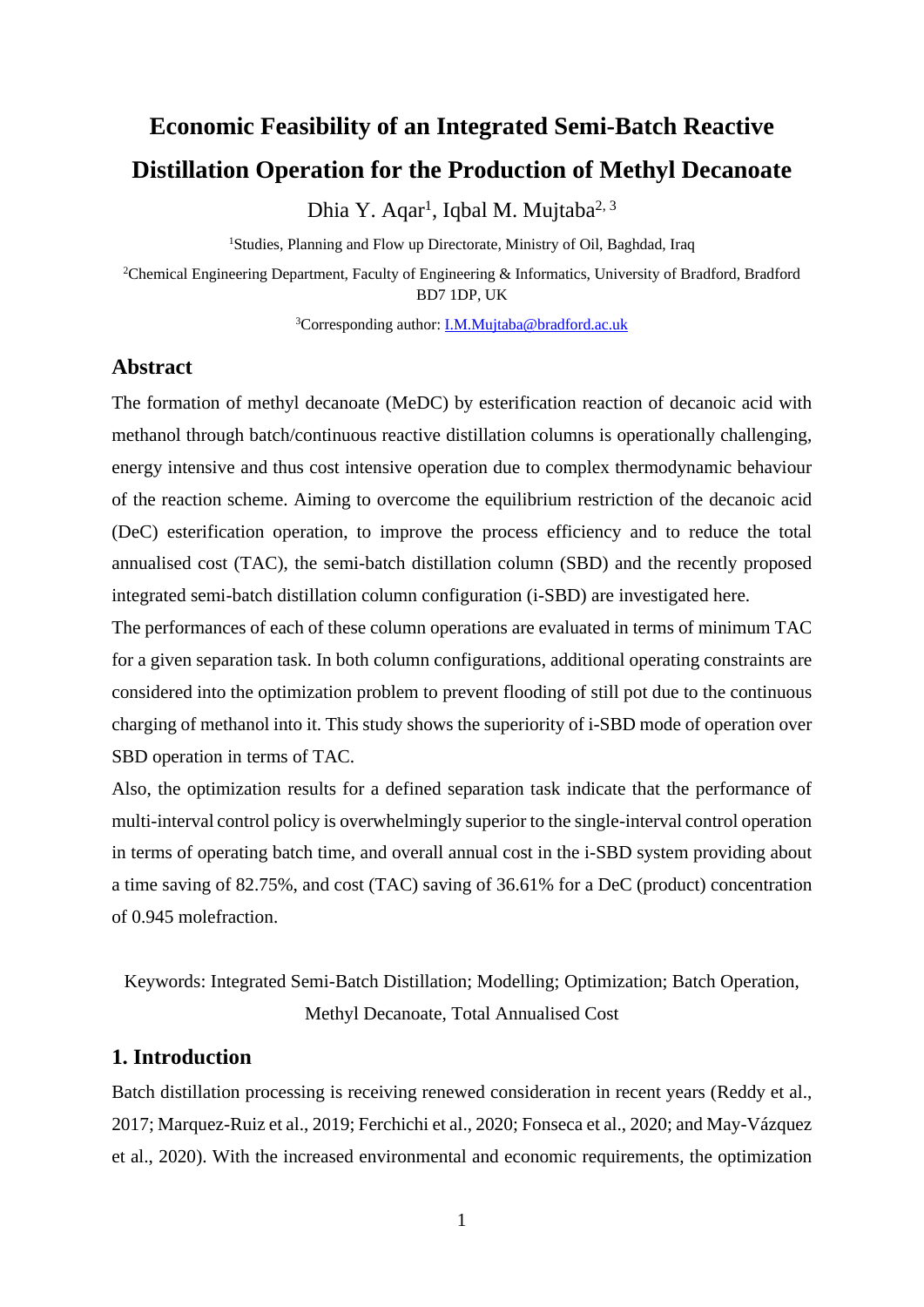techniques become more and more significant as any inappropriate choice can lead to higher total cost and energy penalties. It is well known energy demand in the world will continue to increase. It is expected that there will be a 48% of increase in energy demand in 2040 compared to that in 2012. Nowadays, about 86% (of which, 32% crude oil, 30% coal, and 24% natural gas) of the worldwide energy requirements is satisfied by fossil fuels (Cui et al., 2017; Parhi et al., 2019a, 2019b; Gor et al., 2020).

The dreadful significance of using fossil fuels results in air and water pollutions, and global warming and thus climate change. To combat these problems, more considerations must be given in improving the energy efficiency (thus cost) of industrial operations including distillation which is inherently an energy intensive process (Mujtaba et al.,2012).

Methyl decanoate (MeDC) as biodiesel fuel, is known as methyl caprate, can be manufactured via the esterification reaction of [decanoic acid](https://en.wikipedia.org/wiki/Capric_acid) (DeC) and [methanol](https://en.wikipedia.org/wiki/Ethanol) (Steinigeweg and Gmehling, 2003; Hernandez et al., 2010; Nguyen and Demirel, 2011; Machado et al., 2011; Noshadi et al., 2012; Lamba et al., 2018). Aqar et al. (2017a, 2017c, 2018a) used conventional batch distillation (CBD), integrated conventional batch distillation (i-CBD), semi-batch distillation (SBD) and integrated divided wall (i-DWC) columns for the synthesize of MeDC.

The economic feasibility in terms of total annualised cost (TAC) for batch distillation operation for some reaction schemes has been discussed by a number of investigators in the open literature (Jana and Maiti, 2013; Maiti et al., 2013; Maiti and Jana, 2013; Kao and Ward, 2016). As an example, Jana and Maiti (2013) developed an ideal internal heat integrated apparatus for batch distillation operation for the synthesize of n-butyl acetate. The thermally integrated batch configuration includes a rectifying column equipped with a total condenser at the top and concentrically bounded by a reboiler from the bottom. Maiti and Jana (2013) proposed a novel combination of internal and external heat integrations for batch distillation column for the synthesize of n-butyl acetate. Their hybrid thermally integrated scheme was found economically superior to its conventional batch distillation counterpart in terms of lower annualised cost. Maiti et al. (2013) presented a novel heat integrated batch reactive distillation having a jacketed reboiler to reduce the energy consumption rate and thus the total annualised cost for the production of ethyl acetate.

Recently, Kao and Ward (2016) investigated the simultaneous optimization of design (e.g. a total number of trays and vapour boil-up rate) and operating variables (reflux ratio and catalyst loading) of batch distillation operation for two reaction systems: formation of lactic acid and formation of methyl formate.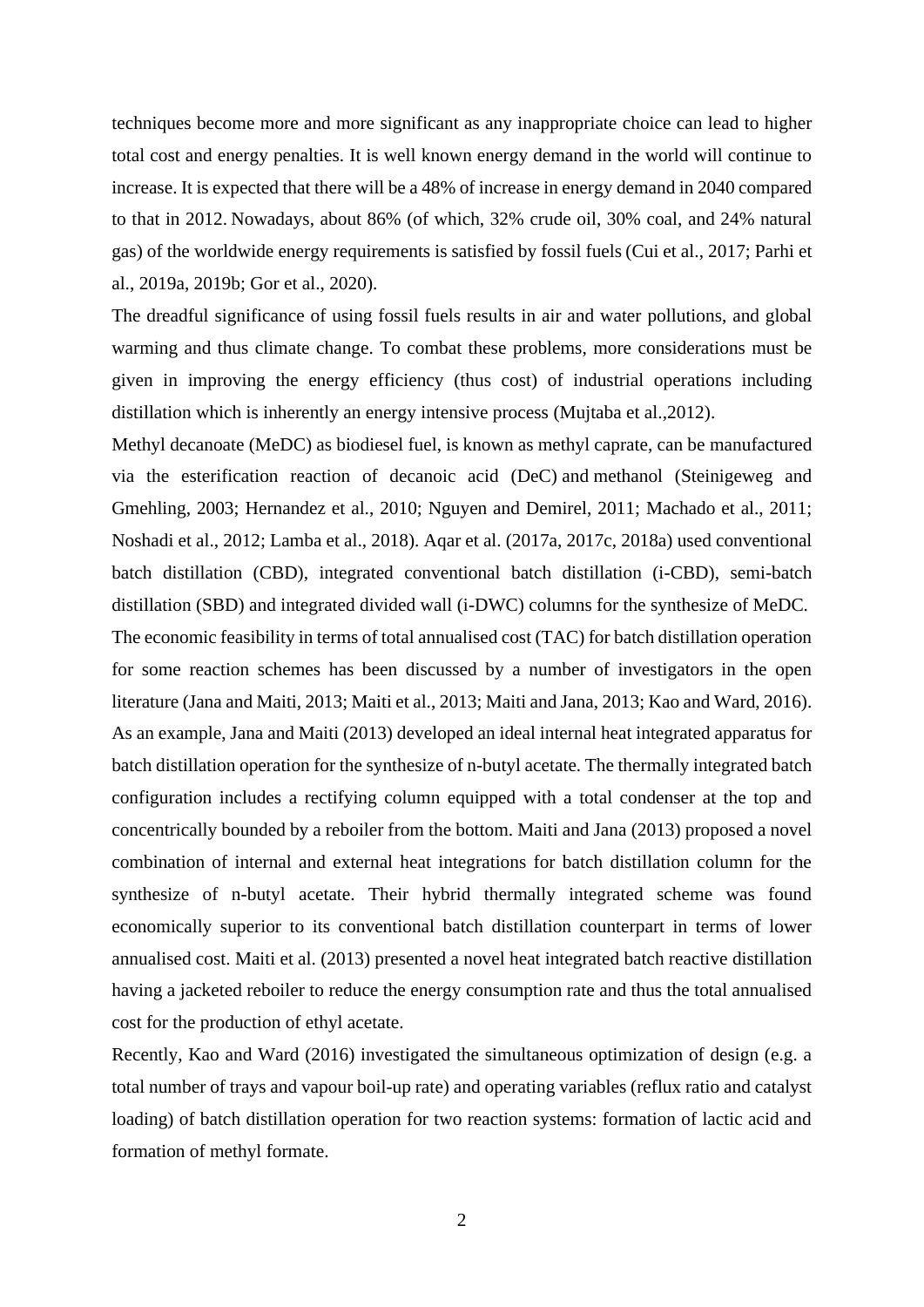The influence of equipment design and operating variables on the total annualised cost problem was studied. In this work, the application of integrated semi-batch distillation operation (i-SBD) recently developed by Aqar et al. (2016a) but applied to methyl lactate system is employed and the performance of i-SBD column is evaluated by minimizing the total annualized cost via minimizing the processing batch time. The aim of this work is (1) to investigate different i-SBD scenarios by simulation in a case study, (2) to compare the specific total annual costs of the different policies for a reaction system, (3) to re-use recently established i-SBD process for this system and (4) to study the influence of multi-interval control policy on the overall performance.

A detailed dynamic process model based on mass and energy balances is used within the optimization framework built in gPROMS (general PROcess Modeling System, 2015) software. The dynamic optimization problem is converted to a nonlinear programming (NLP) problem, which is solved by using Control Vector Parameterization (CPV) method using successive quadratic programming (SQP) technique within gPROMS (more details about this technique can be found in Mujtaba, 2004).

## **2. Column Configuration and Process Modelling**

#### **2.1 Integrated Semi-batch distillation Operation (i-SBD) with methanol recycle**

Figure 1a shows SBD column without methanol recovery and recycle option. In the i-SBD configuration, the distillate accumulator from the SBD (Figure 1a) is further proceeded in a CBD mode to separate methanol at a desired concentration (say, 0.950 molefraction) and combined with make-up methanol of the same concentration before being fed to the next batch of SBD (Batch 3 onward) in the i-SBD process.

The process strategy for i-SBD configuration is presented in Figure 1b, which is translated in Figure 1c for easy understanding. The CBD of batch 1 is allowed to have the same operation time as SBD of batch 2, so that the methanol rich distillate from CBD of batch 1 can be fed to the SBD of batch 3. Thus, after few batches a quasi-steady state operation is achieved (see Mujtaba and Macchietto, 1992) for the concept of quasi-steady state operation. Note,  $t_s$  is the joint setup batch time for SBD and CBD operations. For modelling this column configuration, the following assumptions are made:

- Perfect mixing on each stage.
- Vapor phase is ideal and Liquid phase is non-ideal.
- Fast energy dynamics.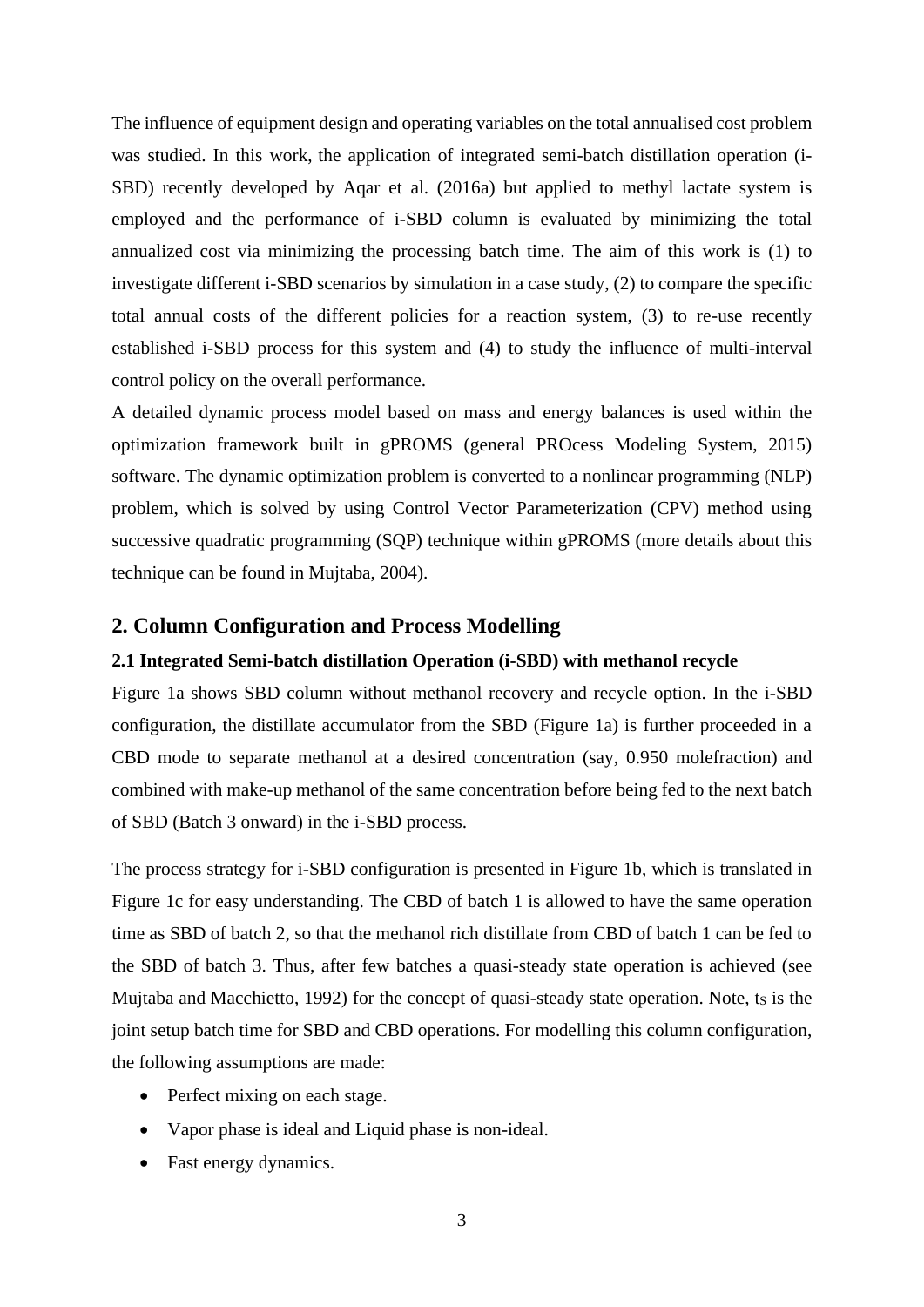- Negligible vapor holdup.
- Negligible heat loss to surroundings.
- Constant tray pressure drop and tray efficiency (vapor-phase Murphree efficiency 100%).
- Total condensation (no sub-cooling).
- Reaction on the stages, in the total condenser, and in the reboiler.

Further details about these column configurations and the mathematical dynamic models (except the reaction rate and phase equilibria for MeDC esterification process) for these two configurations can be found in detail in Aqar et al (2016a, b, c).

## **2.2 Chemical kinetic and thermodynamic data**

The modified kinetic model (LH) for the synthesis of methyl decanoate (MeDC) through the esterification reaction of decanoic acid and methanol (MeOH) by using the heterogeneous catalyst (Amberlyst-15) was explored experimentally by Steinigeweg and Gmehling (2003). The rate expression of the modified Langmuir−Hinshelwood (LH) kinetic model is:

$$
-r_{\text{Dec}} = m_{\text{cat}} \left\{ \frac{3.1819 \times 10^6 \exp\left(\frac{-72230}{RT}\right) a_{\text{Dec}} a_{\text{MeOH}}}{\left(2.766 a_{\text{H}_2\text{O}}\right)^2} - \frac{3.5505 \times 10^5 \exp\left(\frac{-71900}{RT}\right) a_{\text{MeDC}}}{\left(2.766 a_{\text{H}_2\text{O}}\right)} \right\} (1)
$$

Where, -rDeC is the rate of reaction, meat is the total amount of catalysis loaded, at is the activity of each component, and T is the temperature. For thermodynamic model (VLE), the studied system has four components, including two reactants (DeC and MeOH) and two products (MeDC and H2O). The nonrandom two-liquid (NRTL) model was employed to compute the liquid activity constants (the vapour-liquid equilibrium) of each component. The NRTL model binary interaction parameters are obtained from Aspen HYSYS V8.8 package, which are same as those presented in the previous work (Aqar et al., 2018a). Vapour phase is assumed to be ideal.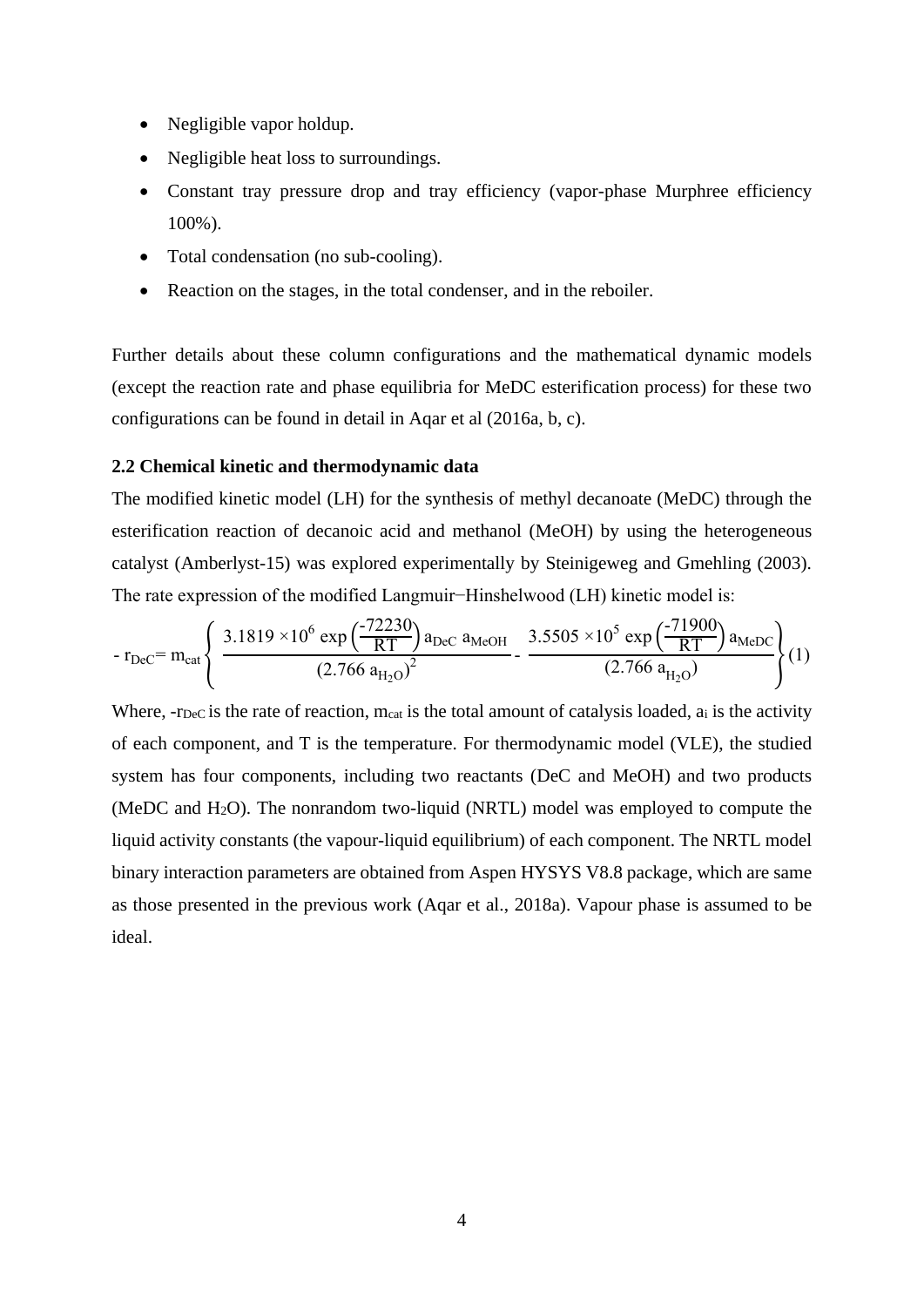

Figure 1a: Scheme of the single semi-batch distillation (SBD) column.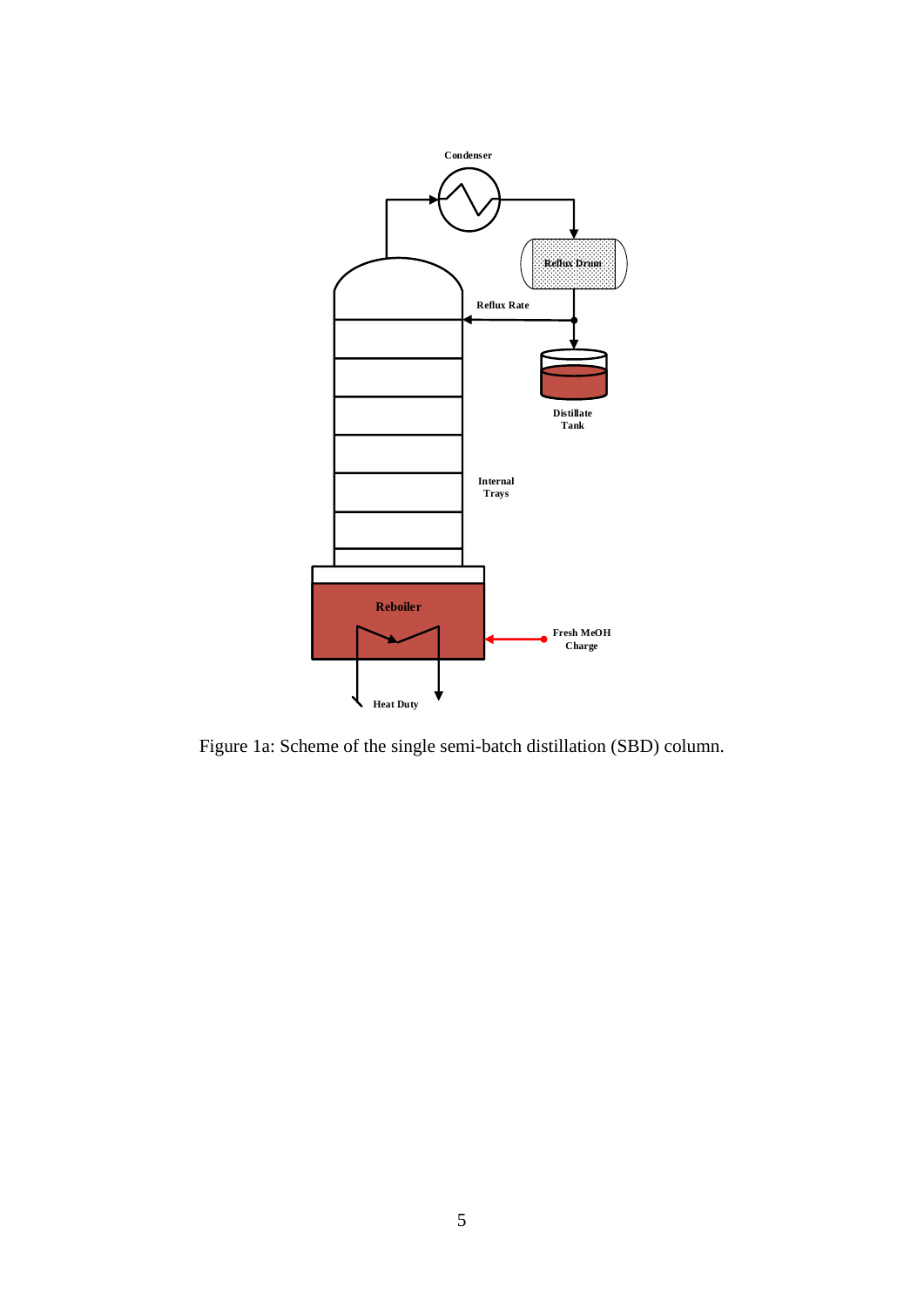

Figure 1b, c: The operating policy for SBD and i-SBD operation.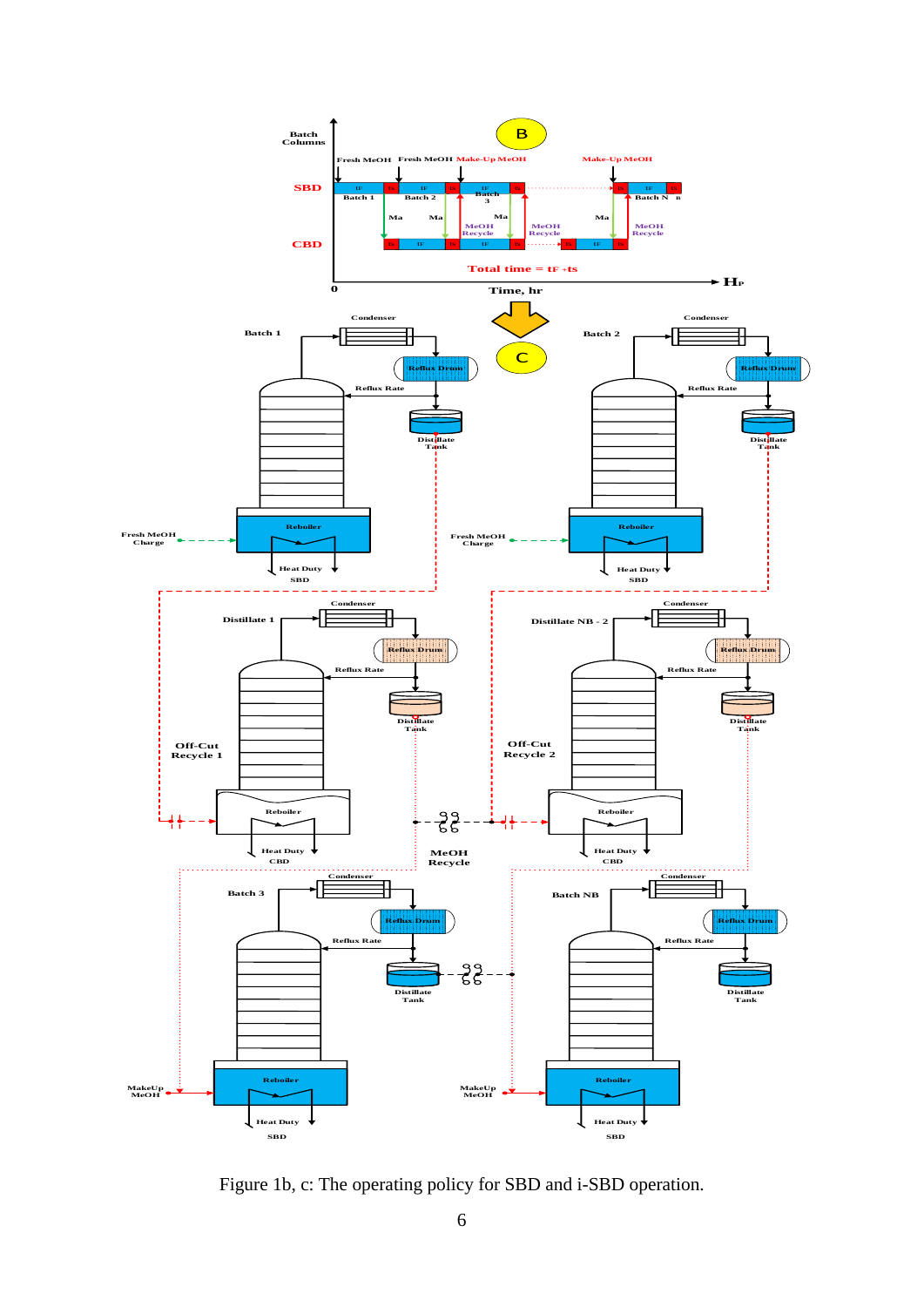#### **3. Economic evaluation**

The Total Annualised Cost (TAC) is employed as an economic indicator for determining the economic feasibility of i-SBD process. In this work, TAC is evaluated based on minimizing the operating batch time  $(t_F)$  while the operational parameters such as reflux ratio ( $R_{\text{CBD}}$ ) and methanol feed rate (F<sub>MeOH</sub>) are optimised and therefore a single objective optimisation problem is considered rather than multi-objective optimisation (e.g. simultaneously maximising the amount of product and minimising the TAC). The cost equations for TAC analysis are employed (Douglas, 1988) as shown in the following form:

$$
TAC = \text{Annual operational cost} + \frac{\text{Annual capital cost}}{\text{Payback period}}
$$
 (2)

Where the operational cost is the summation of the reboiler energy cost, the cooling water cost, the catalyst costs, as well cost of methanol (fresh or make-up) charged for both SBD/i-SBD operations. For both (SBD and CBD) columns, the annual capital cost includes the cost of the columns, stages, condenser and reboiler. Note, as the number of stages reflects the capital cost, it should also be optimised if the objective function is to minimise the TAC. However, in this work column configuration (including number of stages) is already considered fixed.

In this work, a payback period of 5 years is assumed to be used and a catalyst is assumed to be replaced every 3 months. Note, the cost of methanol charged at the purity of 0.950 molefraction is 3.07 (\$/kmol) which is taken from (Alibaba Trade, 2020).

It can be noted that total annual cost  $(TAC)$  and the process duration  $(t_F)$  with the distillate amount (D) are totally dependent because ( $t_F$ ) includes the quantity of charged methanol,  $D_{\text{MeOH}}$ includes the amount of make-up methanol that are used for the computing of total operational cost (OC). Therefore, the minimization of operation time means indirectly minimizing the total annualized cost at the fixed batch setup time for each batch cycle. The cost equations for computing the TAC are given in detail in the Appendix.

## **4. Formulation of optimization problem**

In this work, the performance of the column configurations (SBD/i-SBD) is evaluated in terms of minimum batch time under single and multi-reflux intervals modes for a given bottom product amount and desired purity. The reduction in the operating batch time leads to a decrease the cost of methanol (fresh or make-up) charged (see equations 18 and 19) and thus the annual operating cost and total annualized cost.

The optimization problem can be described as follows:

#### **4.1 Minimum Operating time Problem for SBD Column (of i-SBD process)**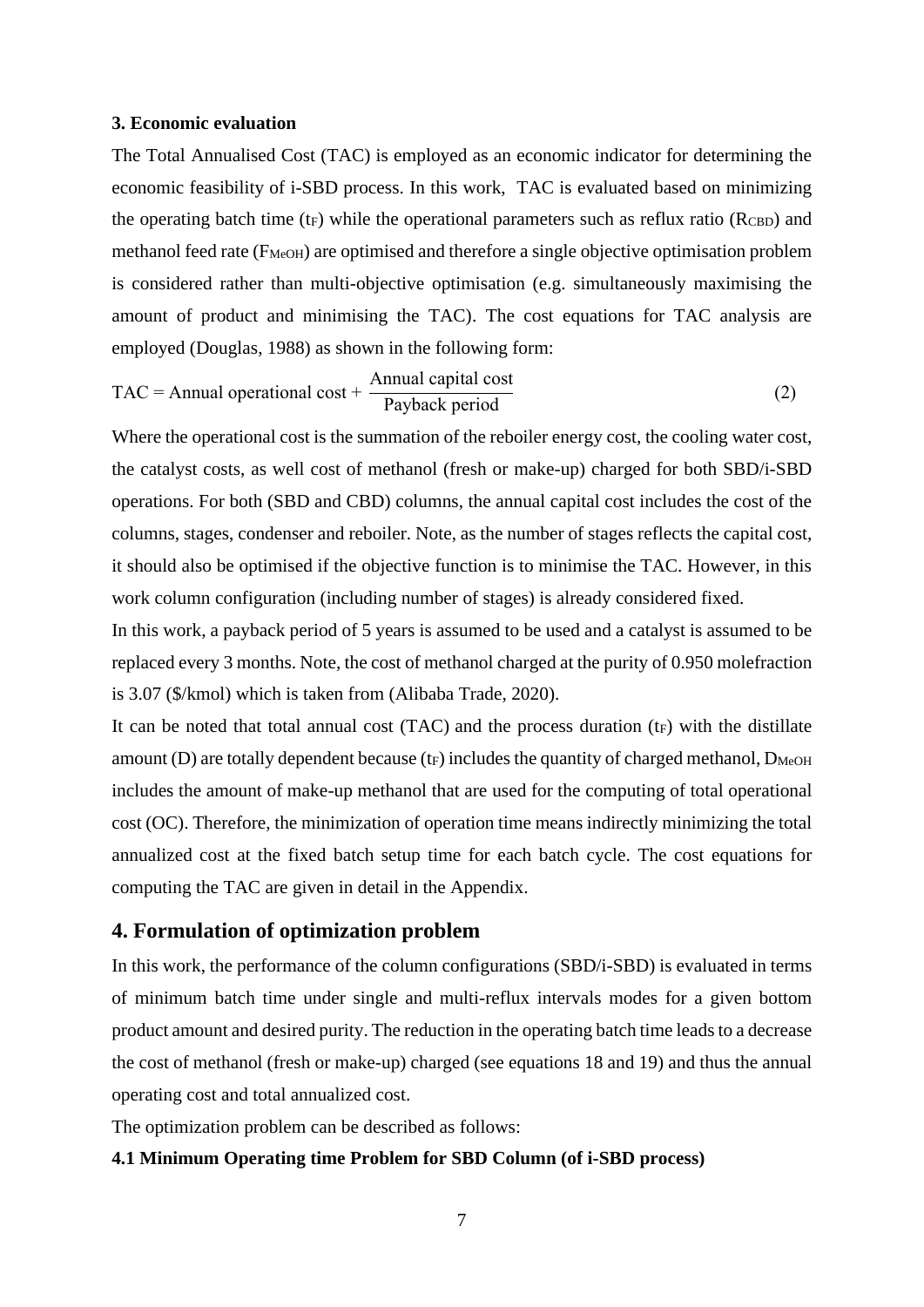| Given:      | The SBD column configuration, the feed concentration, the condenser                          |
|-------------|----------------------------------------------------------------------------------------------|
|             | Vapour rate, desired amount of MeDC product and composition constraint.                      |
| Optimize:   | The reflux ratio ( $R_{\text{SBD}}$ ), and the MeOH feed rate ( $F_{\text{MeOH}}$ ) profiles |
| So as to:   | Minimize the operating batch time $(f_F)$                                                    |
| Subject to: | Process constraints (still pot overfilling, etc.), Model equations                           |
|             | Mathematically, the optimization problem (OP1) can be represented as follows:                |

OP1 Min  $t_{\rm E}$ 

$$
R_{\rm SBD}(t), F_{\rm MeOH}(t) \tag{3}
$$

Subject to :

| $f(t, \dot{x}(t), x(t), u(t), v) = 0;$<br>$t_F$<br>$ 0\rangle$ | (Process model, equality constraint) |
|----------------------------------------------------------------|--------------------------------------|
| $B_{\text{MeDC}} \geq B_{\text{MeDC}}^*$                       | (Inequality Constraints)             |
| $X_{\text{MeDC}} \geq X_{\text{MeDC}}^*$                       | (Inequality Constraints)             |
| Linear bound on $R_{SBD} (t)$ , $F_{MeOH} (t)$                 | (Inequality constraints)             |

 $f(t, \dot{x}(t), x(t), u(t), v) = 0$ , represents the process model shown in section 2, where t denotes the independent variable (operating batch time), x(t) gives the set of all differential and algebraic variables,  $\dot{x}(t)$  represents the derivative of differential variables with respect to batch time,  $u(t)$ denotes the control variables, and v denotes the set of the design variables (fixed parameters). The switching time of interest is  $[0 \ t_F]$ , and the function f: is assumed to be continuously differentiable with respect to all its arguments (Ekpo and Mujtaba, 2007, Aqar et al., 2017b, 2018b, 2018c).  $B_{\text{MeDC}}$  and  $x_{\text{MeDC}}$  are the amount of bottom product and quality of MeDC at end batch time (t<sub>F</sub>) in the reboiler, (denotes that the  $B_{\text{MeDC}}^* \times X_{\text{MeDC}}^*$  are specified). RsBD (t) is the time dependent reflux ratio,  $F_{\text{MeOH}}(t)$  is the methanol feed rate profiles, which are optimized into the optimization problem. Note, the process models for SBD/i-SBD columns are described by many non-linear differential and algebraic equations (DAEs) that act as the inequality constraints to the dynamic optimization problem.

#### **4.2 Maximum Distillate Amount Problem for CBD Column (of i-SBD process)**

As the CBD column of the i-SBD system has the same batch time as SBD (described in section 2), the performance of CBD column is evaluated in terms of maximum distillate amount of methanol recycled for a given final operating time and purity of recycle methanol and the total energy consumption is calculated.

Given: The CBD column configuration, the feed composition, the condenser vapour load, purity of the distillate product, fixed batch time.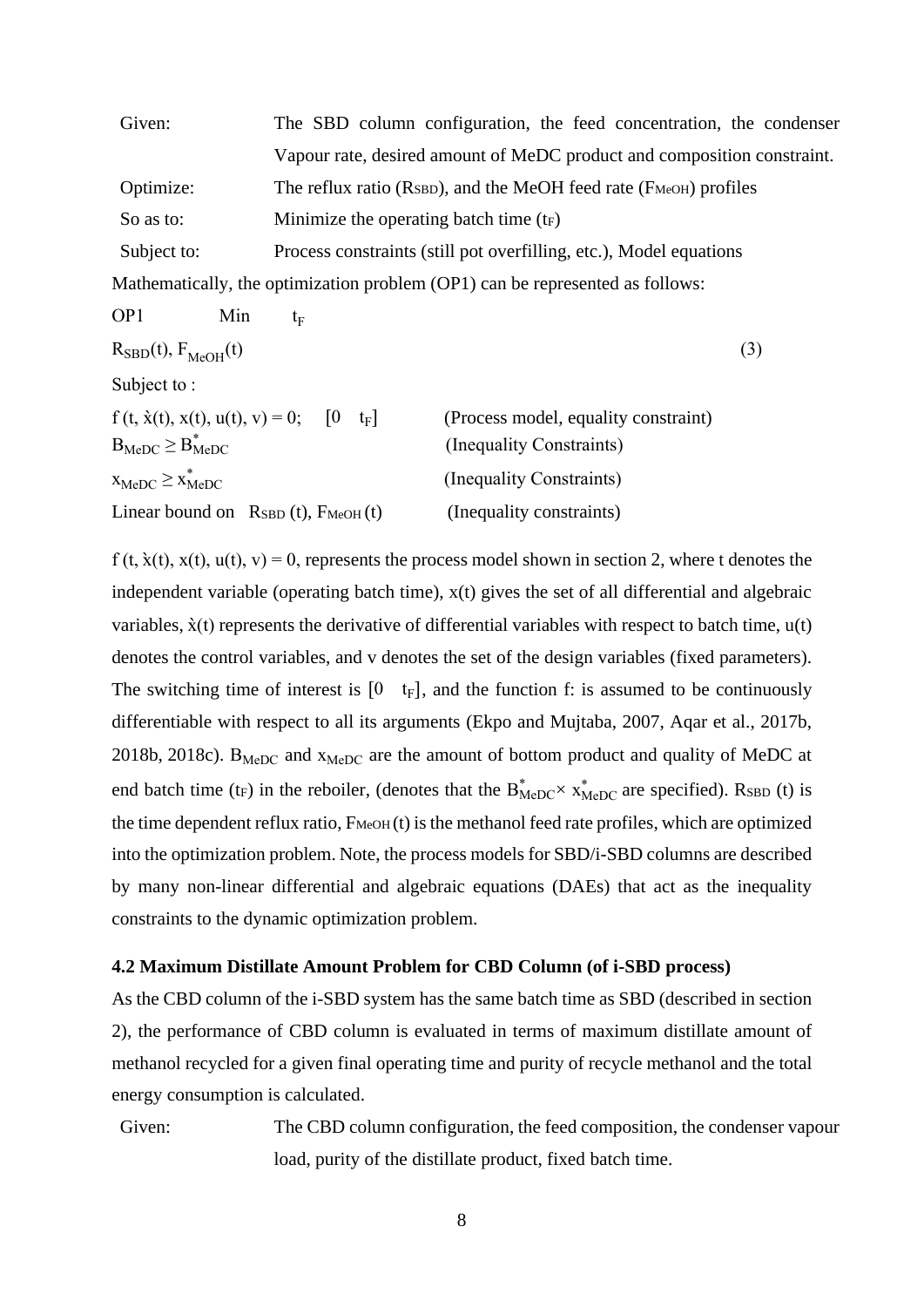| Optimize:                                | The reflux ratio (RCBD)                                                       |  |  |
|------------------------------------------|-------------------------------------------------------------------------------|--|--|
| So as to:                                | Maximize the distillate amount of product (D <sub>MeOH</sub> )                |  |  |
| Subject to:                              | Process constraints, Model equations                                          |  |  |
|                                          | Mathematically, the optimization problem (OP2) can be represented as follows: |  |  |
| OP <sub>2</sub>                          | $Max$ $D_{MeOH}$                                                              |  |  |
| $R_{\text{CBD}}(t)$                      | (4)                                                                           |  |  |
| Subject to:                              |                                                                               |  |  |
| $t_F = t_F^*$                            | (Inequality Constraints)                                                      |  |  |
| $X_{\text{MeOH}} \geq X_{\text{MeOH}}^*$ | (Inequality Constraints)                                                      |  |  |
| Linear bound on $R_{\text{CBD}}(t)$      | (Inequality constraints)                                                      |  |  |

Where,  $D_{\text{MeOH}}$  represents the quantity of the distillate methanol,  $R_{\text{CBD}}(t)$  is the reflux ratio as a function of time (t), XMeOH represents the composition of recycled methanol at the final batch time (t<sub>F</sub>), ( $t_F^*$ ,  $x_{\text{MeOH}}^*$ ) are the specified the end operating time and the specified purity of methanol recycle (which is recycled to SBD of the next batch). Note, the process models of i-SBD column are described by a set of highly non-linear differential and algebraic equations (DAEs), which perform as equality constraints to the optimization layout. Also, the operational constraints approach in terms of the overflowing of still pot for the i-SBD system is same as that was suggested by Aqar et al. (2016 b).

# **5. Results and Discussions**

#### **5.1 The performance of semi-batch distillation column (SBD)**

The production of methyl decanoate (MeDC) (the main product) is carried out in 10 a theoretical plates-batch column involving (total condenser and still) with a 2.5 kmol/hr of the condenser vapour load and a 5 kmol of fresh feed charged in the still pot with the following concentration in molefraction: 0.5 decanoic acid, 0.5 methanol, 0.0 methyl decanoate, and 0.0 water. The total number of trays for the batch distillation columns are computed from topdown, tray 1 being the condenser and tray N the reboiler. Four percent of initial feed amount is the total column holdup, which 50% of it is placed in the total condenser and the rest is distributed on all trays (equally shared). Note that, the total number of plates refers to the number of theoretical or ideal trays. The pressure drop of the column can be fixed, which results in approximately fixed vapour load to the condenser, and hence constant condenser load is considered here. This assumption is made in by several works in the literature (Furlonge, et al.,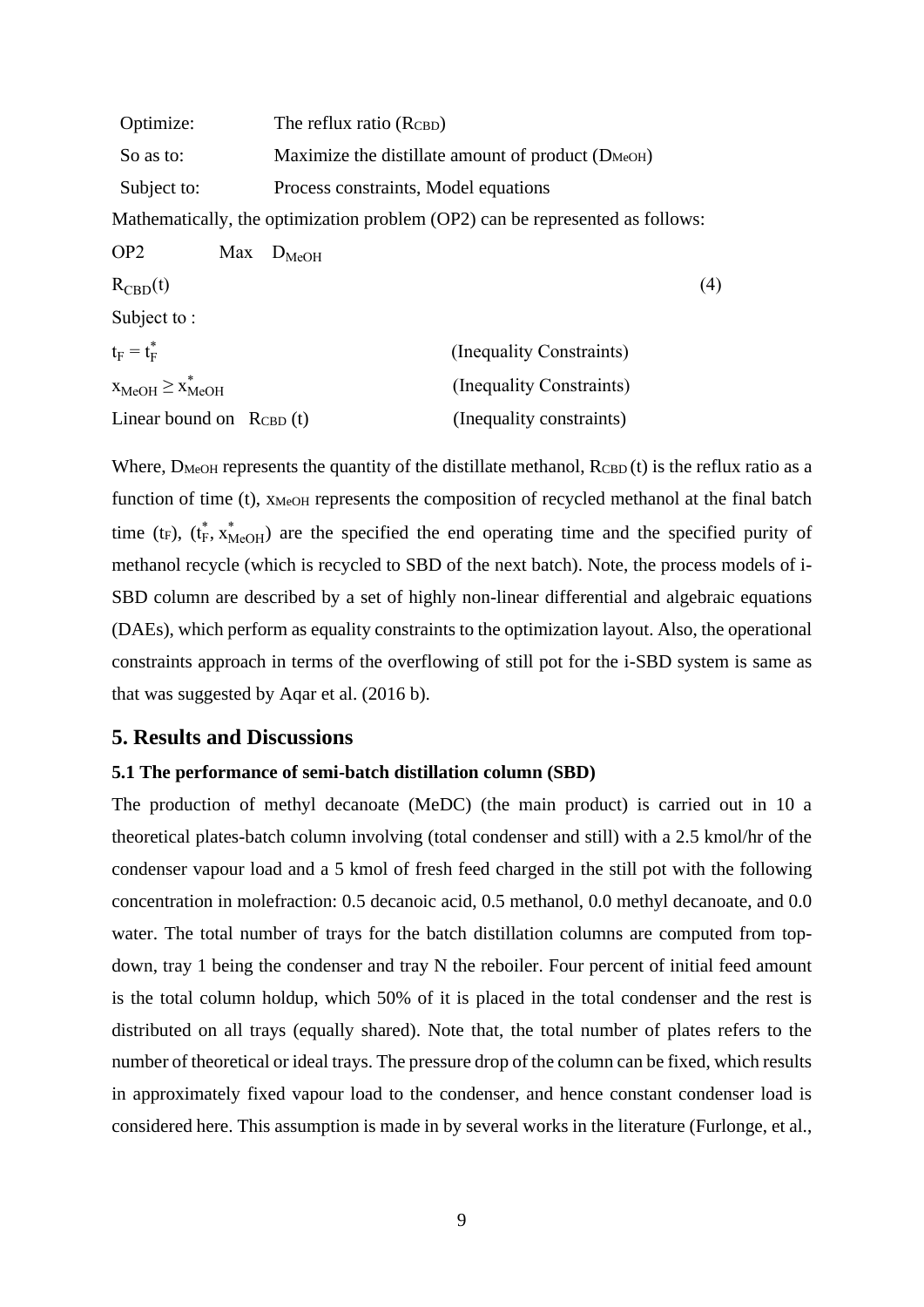1999; Low and Sørensen, 2002) In this work the top column pressure is 100 kpa (1 bar) with a pressure drop of 0.2 kpa per stage.

The concentrations of total condenser and column stages are initialized to the feed composition at the beginning of process. In the start-up procedure, the distillation column runs in total reflux mode for some time until the column reaches the steady state and then concentration profiles of column are consequently established.

After that, the production procedure for all cases begins from this point (designated as  $t = 0$ ) onward. Three case studies are investigated here, composing of one-reflux interval, two-reflux intervals and three-reflux intervals operations. The purity of methanol charged to the reboiler drum is 0.95 molefraction. The quality of MeDC product in the still drum is changed from (0.915 to 0.945 molefraction) as considered earlier by Aqar et al. (2017a) but for different column configurations, while the amount of product in the still is kept constant at 2.5 kmol for all cases presented below.

5.1.1 Case 1: Optimal Operation using Single Interval Control (NCI=1)

The operation results (including optimal feed rate, optimal reflux ratio, maximum reflux ratio, total amount of feed, final batch time, and total number of batches, as well as minimum energy demand) and total annual cost details (in terms of capital annual and operating costs as well the total annualized cost) for different product purity constraints for the SBD process using single reflux control interval are summarized in Table 1. As it can be noted, the optimal feed rate of methanol, the final production time with the total energy consumption rate, and the total quantity of methanol fed as well as the total annualized cost gradually increases with increasing MeDC purity specification (see Equation (18)).

As expected, the increase in batch time decreases the number of batches according to Equation (20). Note, the column and trays costs reduce progressively as the diameter of column is decreased upon optimization. In addition, as can be seen, as the total amount of methanol fed over the batch time increases resulted in increase in the cost of methanol charge, which has a significant impact on the total operating cost and the overall annual cost as well.

It is obvious from Table 1 that the higher amount of methanol charge, and the higher operating time requires the higher energy demand at 0.945 molefraction of MeDC concentration compared to others to avoid moving of MeDC up to the distillate receiver and to satisfy the bottom product composition specification. Also, it can be noticed that the total annualized cost of the SBD system is increased (by almost 12.59%) from 45141 to 51645 (\$/yr). This the reflection of the increase in the product quality from 0.915 to 0.945.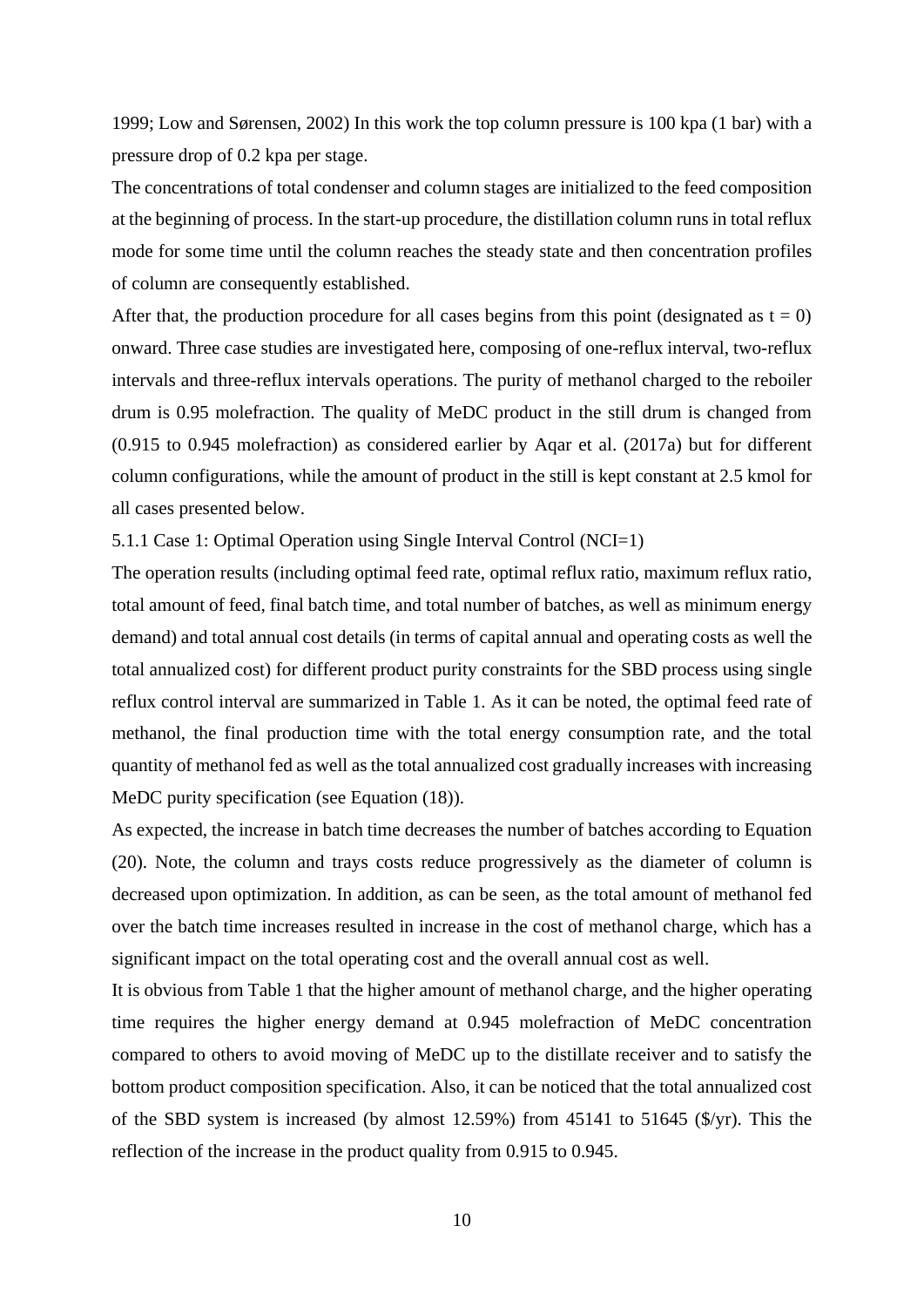Note, for all the MeDC composition cases, the maximum reflux ratio  $(R_{\text{Max}})$  is larger than the optimal values of actual reflux ratio avoiding the overload of the still pot tank. Also note, in all cases Rmax is calculated for different values of feed rate of MeOH as shown below.

$$
R_{\text{Max}} = \left(1 - \frac{F_{\text{MeOH}}}{V_C}\right) \tag{5}
$$

The mixture profiles in the collector tank and reboiler drum are illustrated in Figures 2, and 3 for the MeDC composition ( $x^*_{\text{MeDC}}$  = 0.945 mole fraction) for single-control operation.

| Product Purity $(x_{\text{MeDC}})$         | 0.915 | 0.925 | 0.935 | 0.945 |
|--------------------------------------------|-------|-------|-------|-------|
| Optimal MeOH Rate,<br>$F_{MeOH}$ (kmol/hr) | 1.62  | 1.64  | 1.85  | 1.88  |
| Optimal Reflux Ratio, RSBD                 | 0.275 | 0.272 | 0.196 | 0.189 |
| Maximum Reflux Ratio, RMax                 | 0.351 | 0.345 | 0.261 | 0.248 |
| Total Amount Fed, F <sub>tot</sub>         | 19.56 | 20.66 | 26.19 | 29.58 |
| Final Batch Time, t <sub>F</sub> (hr)      | 12.06 | 12.62 | 14.17 | 15.73 |
| Number of Batches (batch/yr)               | 649   | 621   | 555   | 502   |
| Energy Demand (MJ)                         | 1.122 | 1.172 | 1.310 | 1.448 |
| Column Diameter, $D_C(m)$                  | 0.155 | 0.152 | 0.149 | 0.149 |
| Column Cost $(\$)$                         | 16146 | 16056 | 15720 | 15649 |
| Plate Cost $(\$)$                          | 741   | 735   | 712   | 708   |
| Condenser Cost (\$)                        | 148   | 151   | 160   | 162   |
| Reboiler Cost (\$)                         | 146   | 146   | 146   | 145   |
| Capital Cost (\$/yr)                       | 3436  | 3417  | 3348  | 3333  |
| Energy Cost (\$/yr)                        | 2585  | 2580  | 2566  | 2557  |
| MeOH Charge Cost $(\frac{f}{y})$           | 39029 | 39466 | 44723 | 45665 |
| Cooling Water Cost $(\frac{f}{y})$         | 84    | 84    | 84    | 84    |
| <b>Operating Cost (\$/yr)</b>              | 41705 | 42137 | 47380 | 48312 |
| <b>Total Annual Cost (\$/yr)</b>           | 45141 | 45555 | 50727 | 51645 |

Table 1. Optimal Operation and Design for Total Annual Cost Details for Different Product Purities for SBD using one interval control (NCI = 1).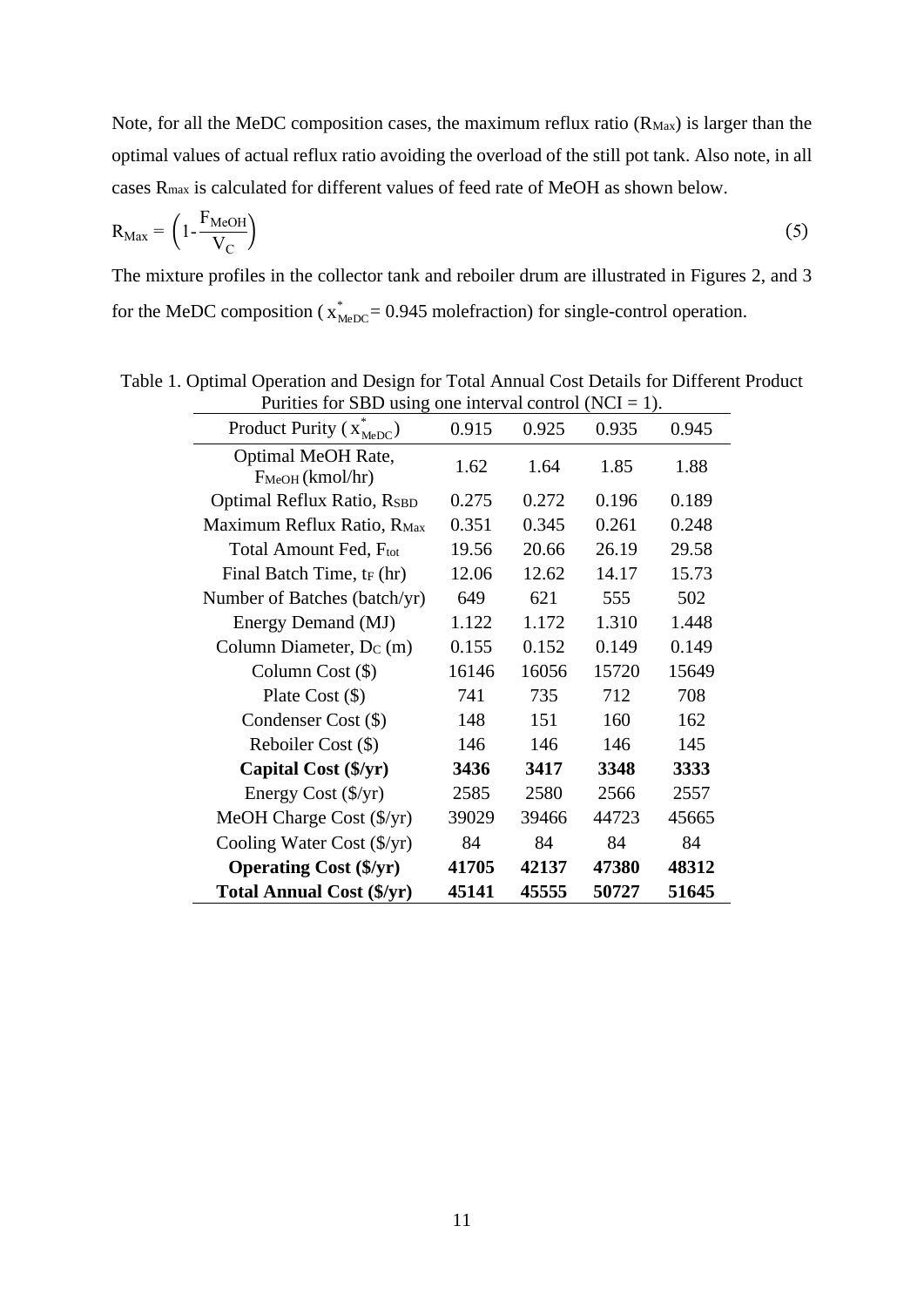

Figure 2: The accumulator composition profile for SBD, Single-Interval Control ( $x^*_{\text{MeDC}}$ 0.945).



Figure 3: The reboiler composition profile for SBD, Single Interval Control ( $x^*_{\text{MeDC}} = 0.945$ ).

## 5.1.2 Case 2: Optimal Operation using Two Intervals Control (NCI=2)

To accomplish the desired product concentration, multi- interval control strategy leads to offer better performance (in terms of operating batch time and energy consumption rate) than single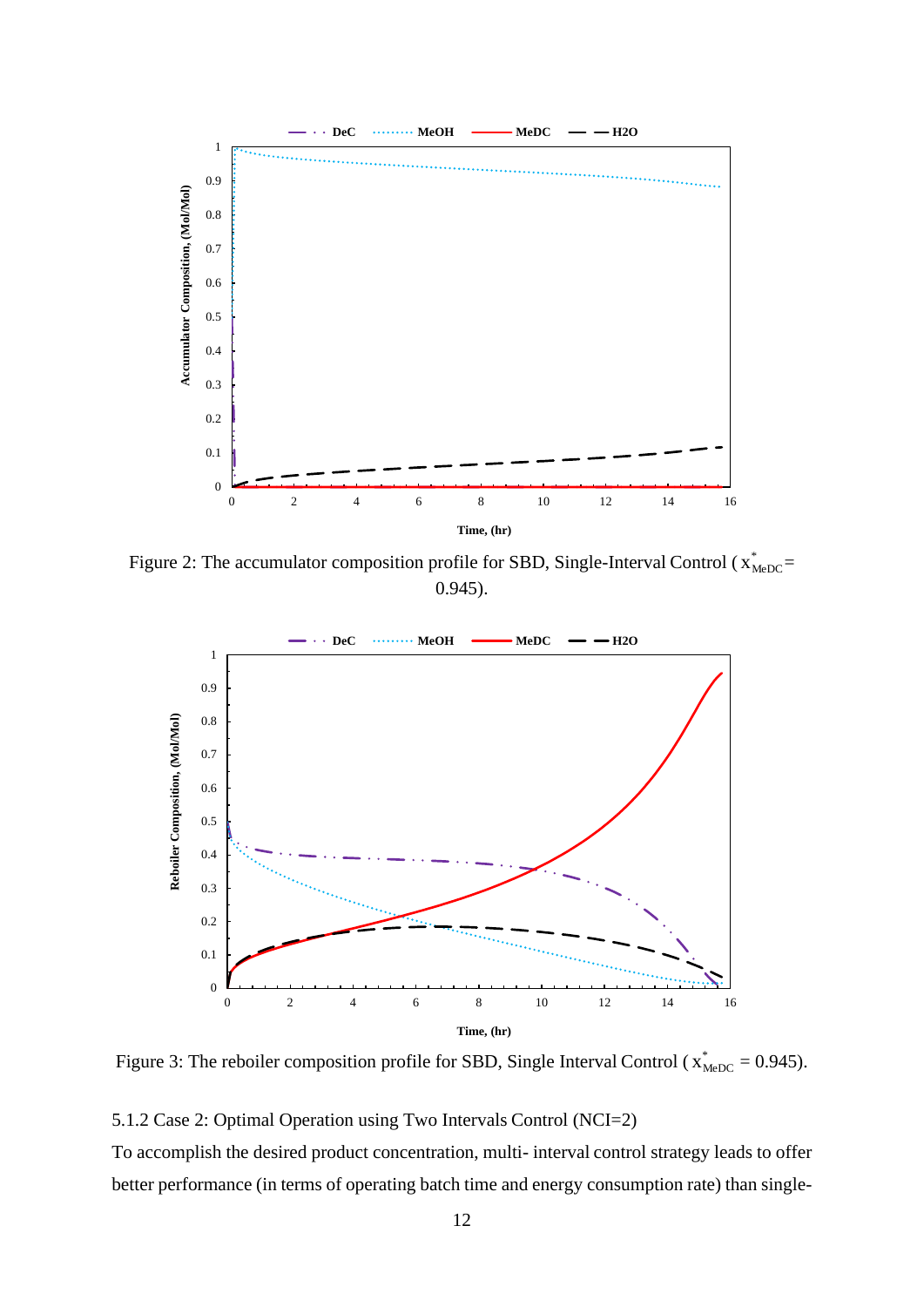interval control strategy. This is because varied reflux ratio based multi-control interval operation gets updated regularly, where the single-interval control one works with a fixed reflux ratio (Aqar et al. 2019). Table 2 shows the optimizations results in terms of minimum batch time, the optimal methanol feed rate, and reflux ratio for each operating time, total amount fed, optimal switching intervals, final production time, total number of batches, the total energy consumption, the diameter of batch column, capital and utility costs, and total annual cost using two reflux ratio intervals to achieve the bottom product purity (Case 2). It was found that increasing the total amount of methanol charge leads to an increase in the methanol charge cost and thus the annual operating cost. Thus, increasing the total fed quantity can increase the total annual cost of SBD process. Increasing energy consumption also increases the overall annual cost. It is obvious from Table 2 that the use of two-control strategy resulted considerable savings in the batch time and energy required, and the total annualized cost compared to the single-control operation. For all MeDC purities, the total annual cost (TAC) for the two-control strategy is much better than that of single-control strategy (Table 1). This visibly indicates the benefit of employing two-reflux policy. It is observed from Table 2 that significant reductions in the processing batch time (by about 67.79%), the total energy consumption (by almost 64.99%), and the methanol charge cost (by about 19.35%), as well as the total investment cost (by almost 16.87%) using two-reflux intervals as compared to singlereflux interval SBD column (Case 1). It can be seen from Table 2 that at the lower MeDC purity constraint, the SBD process operates with higher reflux ratio for the first-time interval to push water up to the distillate receiver and then runs at lower reflux ratio in the second-time interval to keep both reactant species (DeC and MeOH) in the reaction region to allow more chemical reaction to fulfil the specified quality requirement. Whilst, at higher MeDC concentration, the distillation column runs at lower reflux ratio in the first time and running at higher reflux ratio in the second time. For all cases, the optimal values of actual reflux ratios  $(R_1 \text{ and } R_2)$  are found to be lower than the values of RMax making sure there is no overloading of reboiler drum. Figures 4 and 5 present the concentration profiles in the accumulator tank and still pot at the MeDC concentration specification ( $x_{\text{MeDC}}^* = 0.945$ ) for the two-control process. The methyl decanoate (MeDC) attained the desired product concentration lower operating time for the twocontrol operation than one-control policy (Figure 3).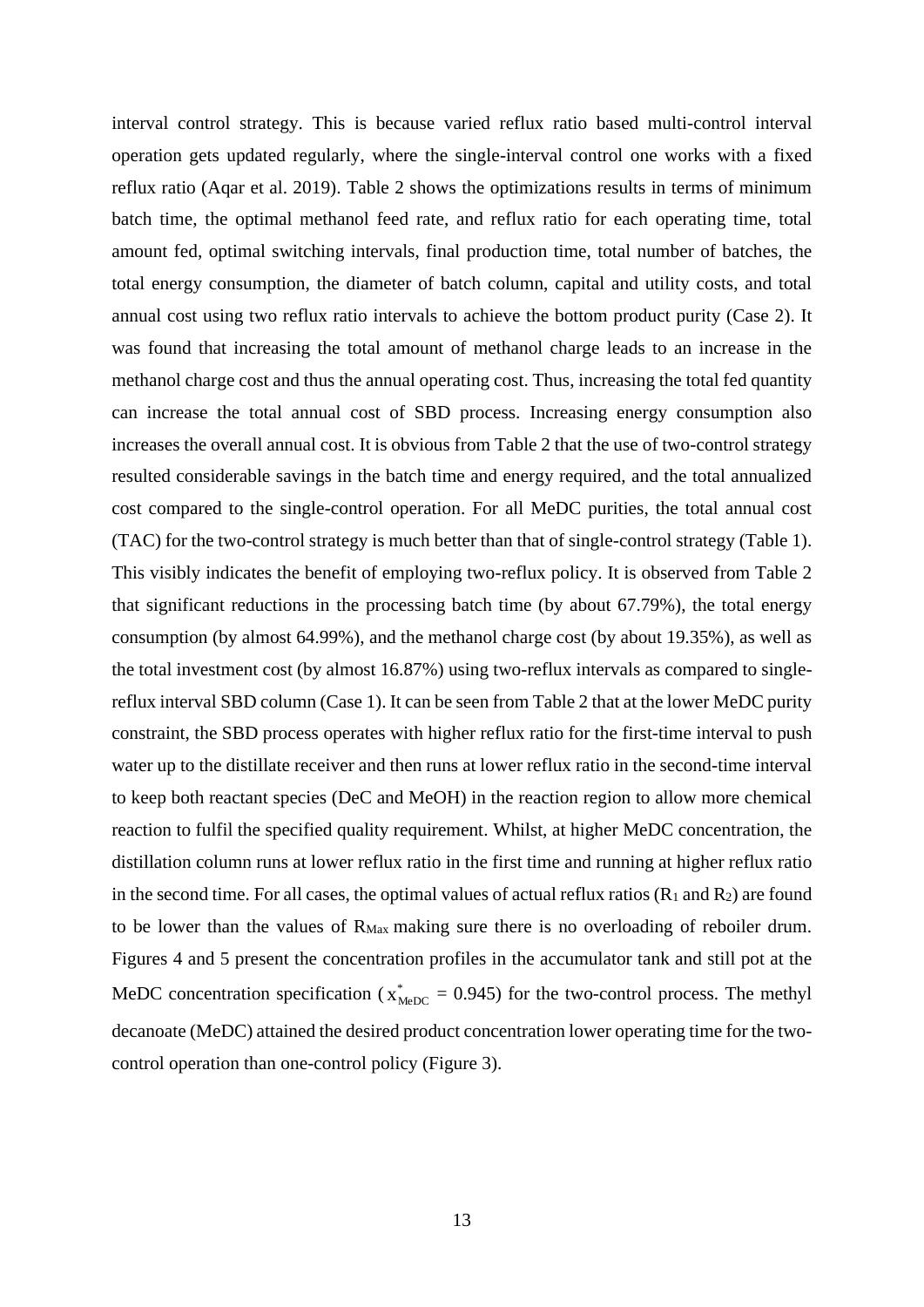| 0.935<br>1.62,<br>1.48<br>0.077, | 0.945<br>1.62,<br>1.61 |
|----------------------------------|------------------------|
|                                  |                        |
|                                  |                        |
|                                  |                        |
|                                  | 0.114,                 |
| 0.395                            | 0.329                  |
| 7.18                             | 8.18                   |
| 2.18, 2.34<br>3.28, 1.26         | 3.69, 1.38             |
| 4.54                             | 5.08                   |
| 1617                             | 1464                   |
| 0.463                            | 0.507                  |
| 0.143                            | 0.146                  |
| 14952                            | 15177                  |
| 662                              | 677                    |
| 150                              | 157                    |
| 155                              | 153                    |
| 3184                             | 3237                   |
| 2830                             | 2779                   |
| 35682                            | 36829                  |
| 87                               | 86                     |
| 38606                            | 39700                  |
| 41790                            | 42933                  |
|                                  |                        |

Table 2. Optimal Operation and Design for Total Annual Cost Details for Different Product Purities for SBD using two intervals control (NCI = 2).

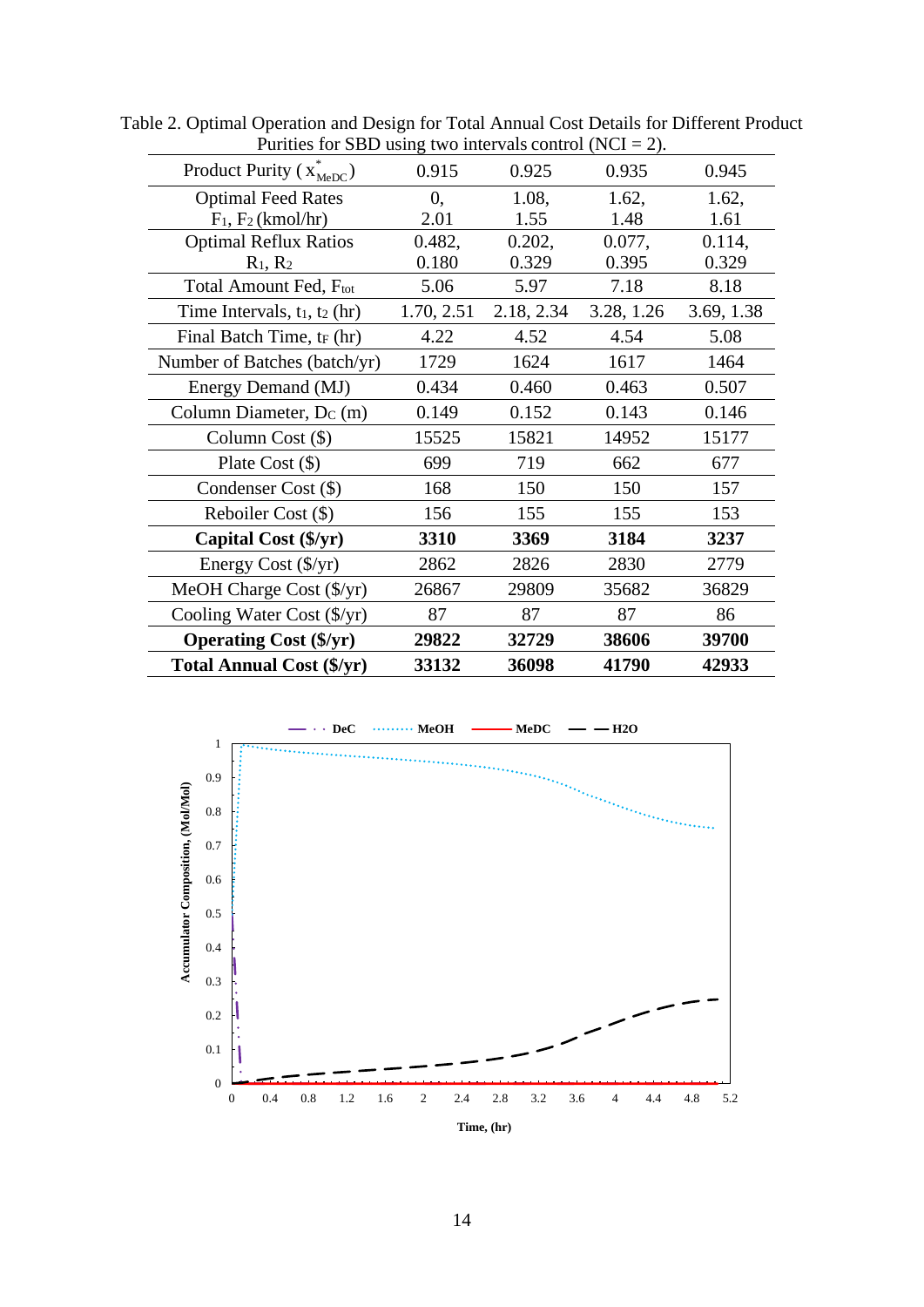

Figure 4: The accumulator composition profile for SBD, Two Intervals Control ( $x^*_{\text{MeDC}}$  = 0.945).

Figure 5: The reboiler composition profile for SBD, Two Intervals Control ( $x^*_{\text{MeDC}} = 0.945$ ).

#### 5.1.3 Case 3: Optimal Operation using Three Intervals Control (NCI= 3)

For the four compositions considered, the optimal operation results (such as the methanol feed rates, and the reflux ratios for three time intervals, the amount of methanol charge, the time intervals, the final production time, the total number of batches, and the minimum energy required) and the corresponding cost details (the parameters of total capital investment, and total operational costs, as well as total annual cost) for 3- intervals control policy are listed in Table 3.

As mentioned before, the optimization results in Table 3 clearly indicate that as the composition of MeDC increases from 0.915 to 0.945 molefraction, all the batch time, the total energy consumption, the total amount of MeOH fed, the cost of methanol charge, and the operational cost increase gradually together with the overall annualized cost (TAC). Note also, it is found from Table 3 that the use of three-intervals control operation can significantly improve the process efficiency and secure potential minimizations in batch time thermal energy consumption rate, and methanol charge price, as well as the total annualized cost (TAC%) compared to the use of two-control SBD operation to achieve the desired product purity constraints.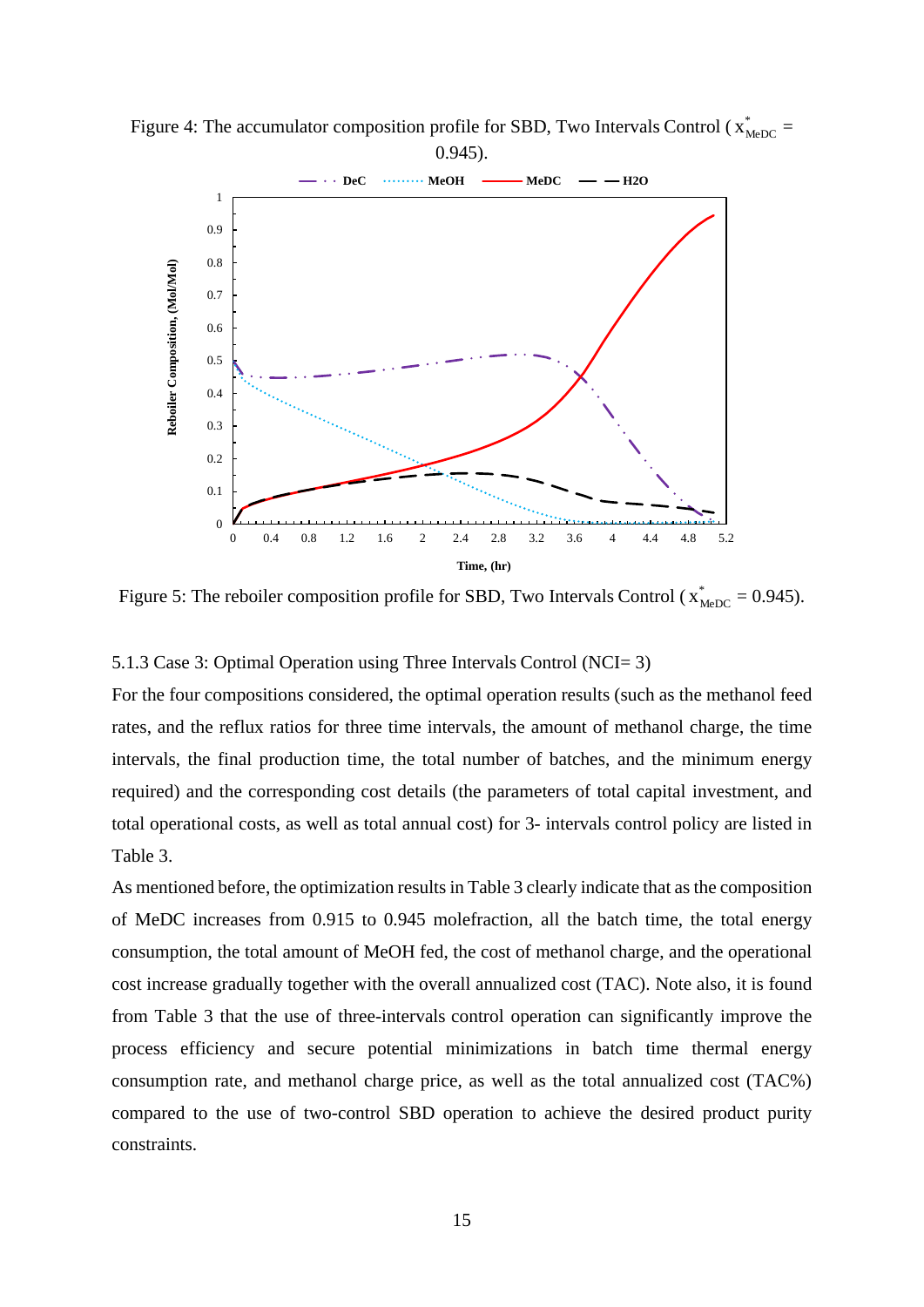For example, the overall operating time reduction of 46.45% and the thermal heat expense reduction of 39.41%, and the cost of methanol charge saving of 41.18%, and the minimum annual cost of SBD mode reduction of 34.62% at MeDC composition of 0.945 molar-mass as compared to those obtained by using the two-reflux operation (Case 2). The saving in operating time and energy demand cannot only result a more effective and economical operation but also can produce a cleaner atmosphere by reducing the flue gas emissions.

It can be noticed from Table 3 that the SBD column operates at zero reflux ratio and zero methanol feed rate for the first-time interval for each MeDC composition condition to drive the water (one of the reaction product) up to the distillate tank and to shift the chemical reaction to the right in the reboiler. Whilst, higher reflux ratio and higher feed rate of methanol are needed to retain both chemical reactants (DeC and MeOH) in the reactive zone to allow further reaction and to accomplish the specified MeDC purity requirement in both second, and third time intervals. Note also, for all MeDC composition requirements, the cost of catalyst loading in the SBD operation remained the same (6.48 \$/yr) for all cases presented earlier.

| Purities for SBD using three intervals control (NCI = 3). |            |            |            |            |
|-----------------------------------------------------------|------------|------------|------------|------------|
| Product Purity $(x_{\text{MeDC}}^*)$                      | 0.915      | 0.925      | 0.935      | 0.945      |
| <b>Optimal Feed Rates</b>                                 | 0, 1.55,   | 0, 1.59,   | 0, 1.59,   | 0, 1.48,   |
| $F_1$ , $F_2$ , $F_3$ (kmol/hr)                           | 1.30       | 1.45       | 1.48       | 1.48       |
| <b>Optimal Reflux Ratios</b>                              | 0, 0.368,  | 0, 0.351,  | 0, 0.319,  | 0, 0.247,  |
| $R_1, R_2, R_3$                                           | 0.460      | 0.409      | 0.399      | 0.405      |
| Total Amount Fed, Ftot                                    | 2.48       | 2.55       | 2.62       | 2.78       |
| Time Intervals, t <sub>1</sub> ,                          | 0.90,      | 0.90,      | 0.89,      | 0.83,      |
| $t_2$ , $t_3$ (hr)                                        | 1.50, 0.12 | 1.06, 0.60 | 0.60, 1.13 | 0.50, 1.38 |
| Final Batch Time, t <sub>F</sub> (hr)                     | 2.52       | 2.55       | 2.61       | 2.71       |
| Number of Batches (batch/yr)                              | 2702       | 2669       | 2622       | 2536       |
| Energy Demand (MJ)                                        | 0.288      | 0.292      | 0.297      | 0.307      |
| Column Diameter, D <sub>C</sub> (m)                       | 0.146      | 0.146      | 0.146      | 0.143      |
| Column Cost $(\$)$                                        | 15074      | 15224      | 15070      | 14863      |
| Plate Cost $(\$)$                                         | 670        | 680        | 670        | 657        |
| Condenser Cost (\$)                                       | 145        | 148        | 153        | 157        |
| Reboiler Cost (\$)                                        | 168        | 167        | 167        | 166        |
| Capital Cost (\$/yr)                                      | 3211       | 3244       | 3212       | 3169       |
| Energy Cost (\$/yr)                                       | 3183       | 3176       | 3166       | 3144       |
| MeOH Charge Cost $(\frac{f}{y})$                          | 20597      | 20892      | 21142      | 21662      |
| Cooling Water Cost $(\frac{f}{f})$                        | 90         | 90         | 90         | 90         |
| <b>Operating Cost (\$/yr)</b>                             | 23876      | 24164      | 24405      | 24903      |
| <b>Total Annual Cost (\$/yr)</b>                          | 27088      | 27408      | 27617      | 28071      |

Table 3. Optimal Operation and Design for Total Annual Cost Details for Different Product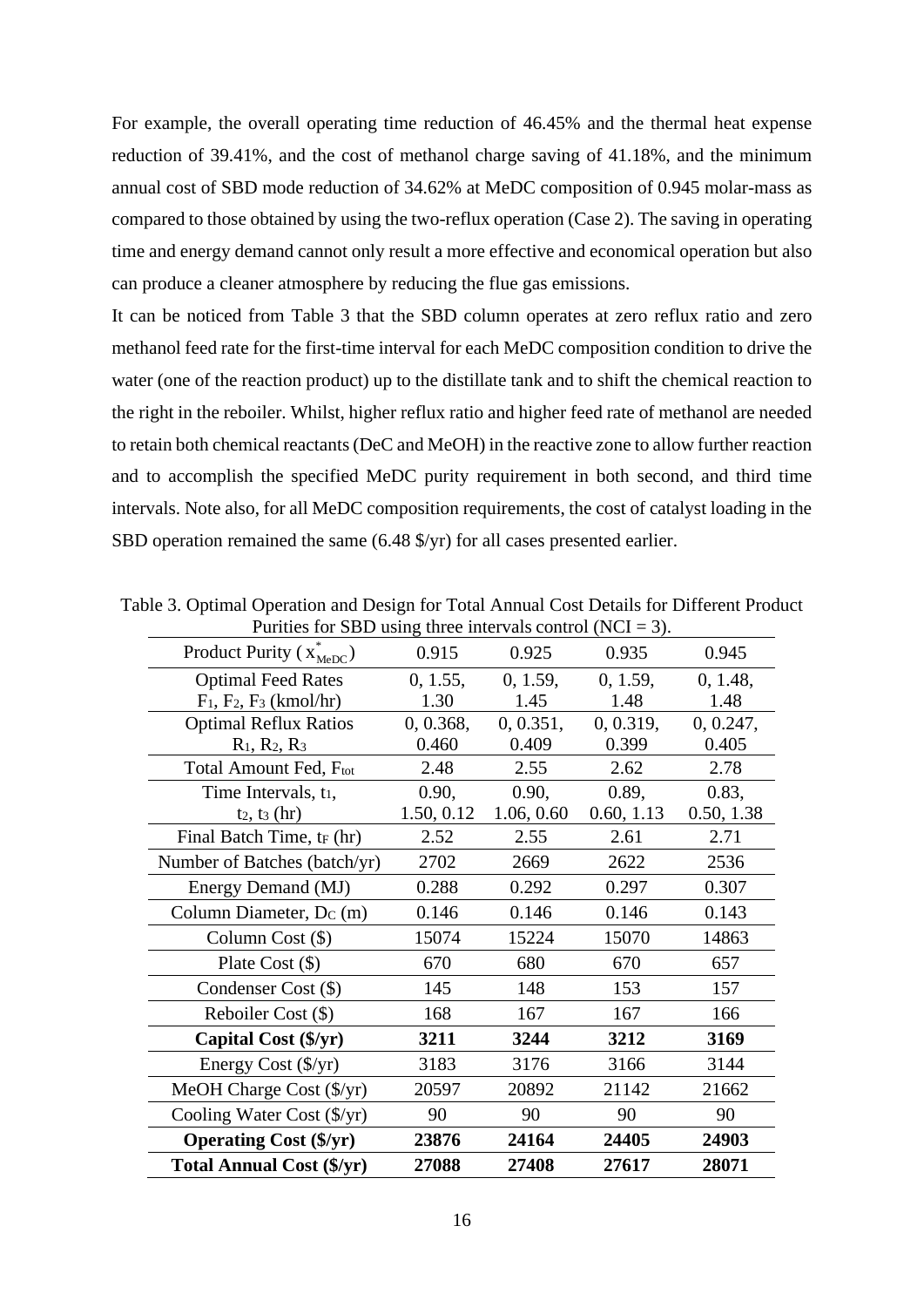It can be observed from all cases presented in Tables 1, 2, and 3 that although multipleintervals control strategies are considered in the SBD operation, the values of total yearly cost are still more higher due to an increase in the cost of total quantity of charged methanol and this makes SBD uncompetitive operation in all cases and hence the proposed i-SBD operation. The mixture profiles in the accumulator tank and the reboiler drum of three-control SBD operation at product purity requirement ( $x^*_{\text{MeDC}}$  = 0.945) are displayed in Figure 6 and 7. Also, as can be seen from Figure 7 that the MeDC reached the desired product purity at the lower batch time for three-reflux strategy than the single and the two-reflux SBD cases (Figures 3 and 5).



Figure 6: The accumulator composition profile for SBD, Three Intervals Control ( $x^*_{\text{MeDC}}$  = 0.945).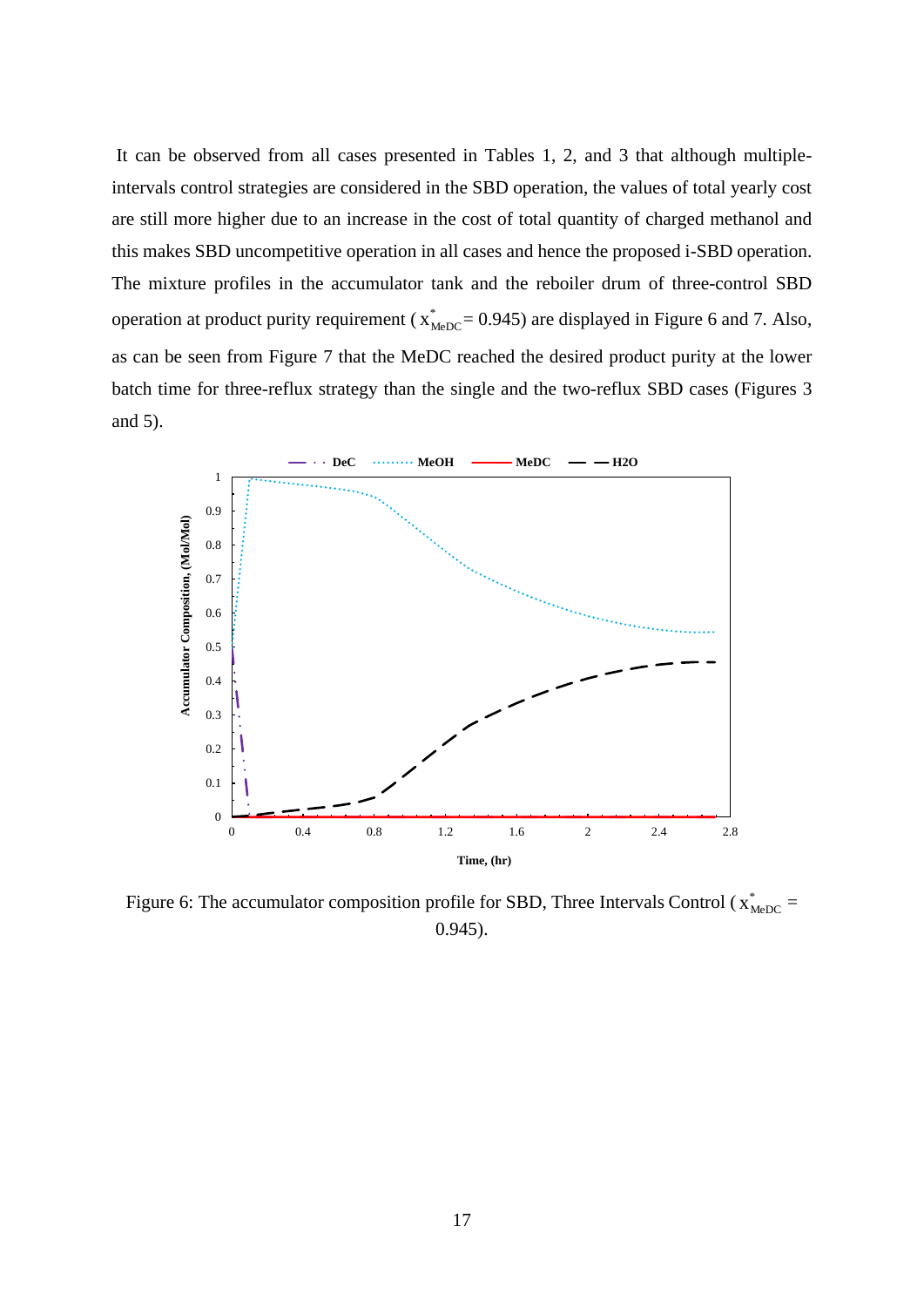

Figure 7: The reboiler composition profile for SBD, Three Intervals Control ( $x^*_{\text{MeDC}} = 0.945$ ).

## **5.2 The performance of i-SBD Operation**

The novel integrated semi-batch and a conventional batch distillation process (i-SBD), where methanol is fed continuously to the still, while the conventional batch distillation column recovers methanol from the distillate of the first column, which is recently proposed by Aqar et al. (2016b) but tested for different chemical reaction systems, is utilized in this current work for the production of MeDC as shown in Figure 1. The operational and economic feasibility of the i-SBD process as a potential option for the synthesis of MeDC is examined. The first (SBD) column is used to synthesize methyl decanoate and the second (CBD) column is to recover methanol from the accumulator tank of SBD at 0.95 molefraction and which is fed back into the SBD column together with make-up methanol at same purity of methanol (0.95 molefraction). Note, the column configuration and input data for both columns of i-SBD process are similar to those for SBD process except that the total number of trays (including total condenser and still pot) and the condenser vapour load in the CBD column are 6-plates and 1.5 kmol/hr respectively. Three scenarios are considered here, one (Scenario 1) with oneinterval control and the second one (Scenario 2) with two-intervals control and the other (Scenario 3) with three-intervals control policy of operation. As mentioned before, the purity of product (MeDC) is changed from 0.915 to 0.945 molefraction in each scenario with the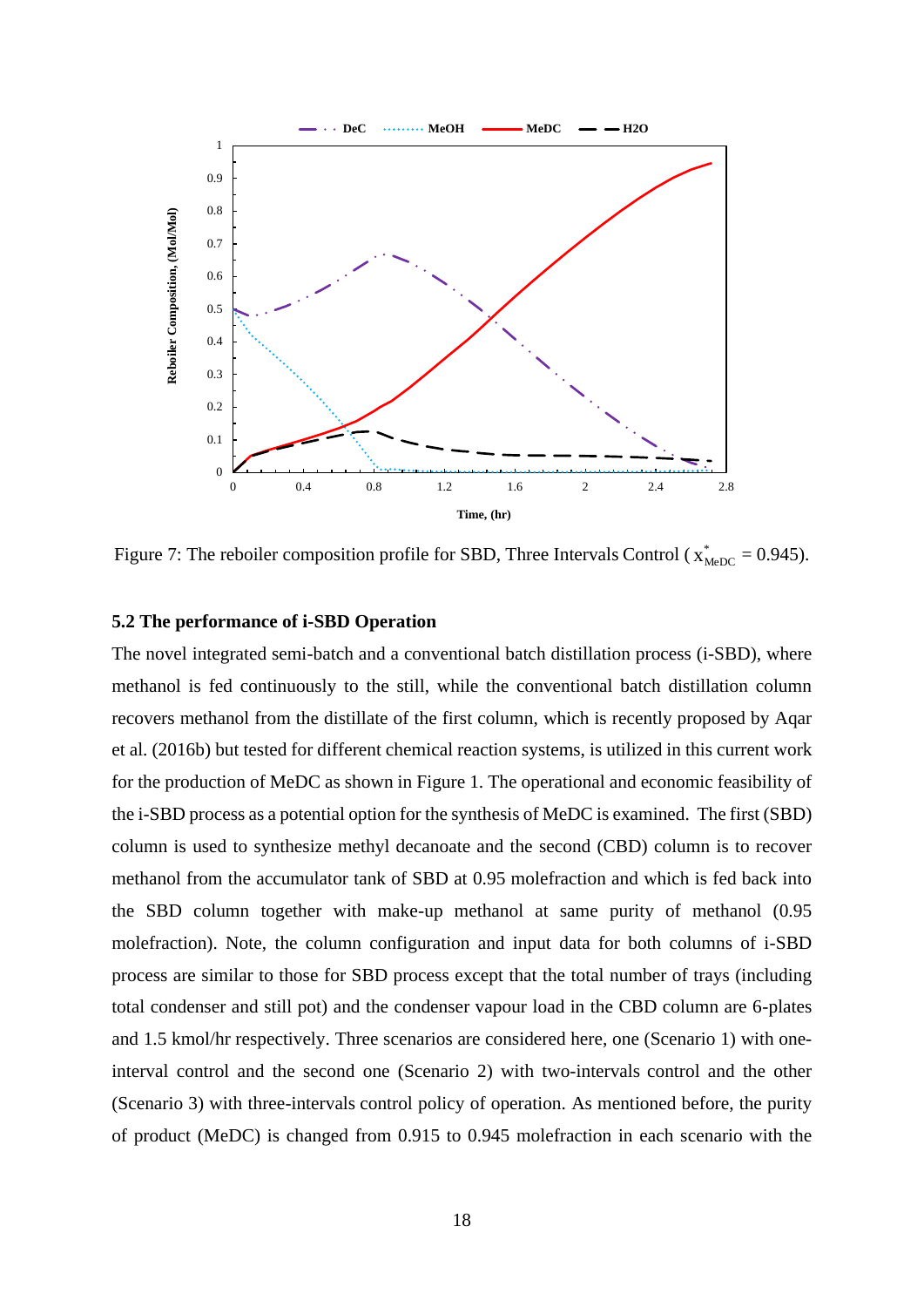bottom product amount being set at 2.5 kmol so that comparison of performances of i-SBD operation can be made with SBD in terms of minimum yearly cost.

## 5.2.1 Scenario 1: Optimal Operation using Single-Interval Control (NCI =1)

The optimization results of i-SBD system are similar to those reported in Table 1. However, the parts of these results are presented in Table 4 together with those achieved for CBD column for convenience. In addition, as the quantity of methanol fed to the CBD increases, the reflux ratio of CBD operation (R<sub>CBD</sub>) decreases expectedly due to the easy separation of methanol from water. Since the amount of methanol charged to SBD increases, the cost of makeup methanol also increases together with the total operating cost for the i-SBD process.

The results in Table 4 obviously indicate that the using of i-SBD operation is considerably more beneficial than SBD column in terms of using single-reflux strategy (Table 1). As an example, for the scenario with 0.945 molefraction of MeDC the i-SBD system provided about a total annualized cost saving of 58.52% compared to that of the SBD counterpart.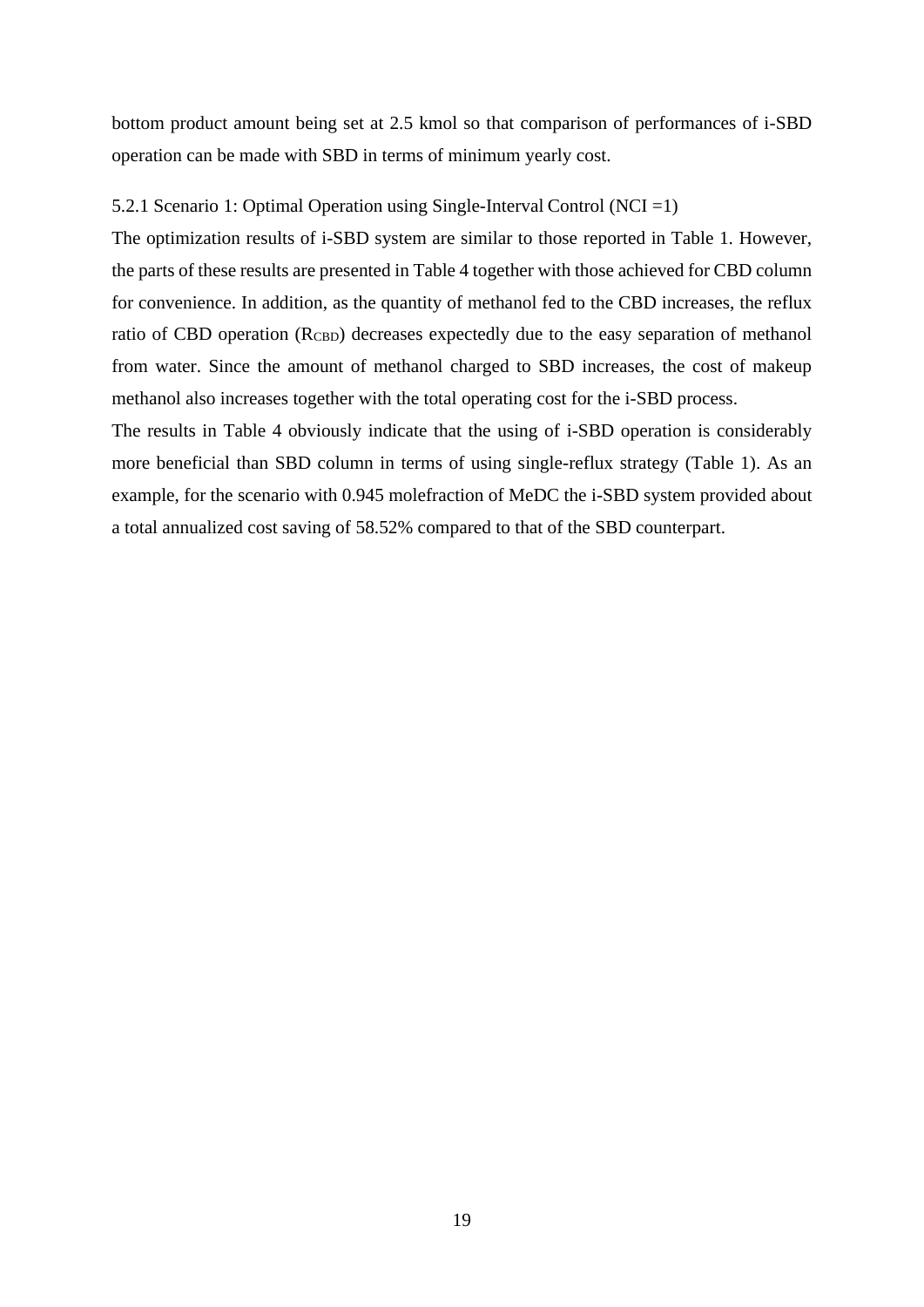| Product Purity $(x_{\text{MeDC}}^*)$        | 0.915               | 0.925               | 0.935         | 0.945 |
|---------------------------------------------|---------------------|---------------------|---------------|-------|
|                                             | Semi batch          | <b>Distillation</b> | <b>Column</b> |       |
| Optimal MeOH Rate,<br>$F_{MeOH}$ (kmol/hr)  | 1.62                | 1.64                | 1.85          | 1.88  |
| <b>Optimal Reflux Ratio, RSBD</b>           | 0.275               | 0.272               | 0.196         | 0.189 |
| Column Cost $(\$)$                          | 16146               | 16056               | 15720         | 15649 |
| Plate Cost $(\$)$                           | 741                 | 735                 | 712           | 708   |
| Condenser Cost (\$)                         | 148                 | 151                 | 160           | 162   |
| Reboiler Cost (\$)                          | 146                 | 146                 | 146           | 145   |
| Capital Cost (\$/yr)                        | 3436                | 3417                | 3348          | 3333  |
| Energy Cost (\$/yr)                         | 2585                | 2580                | 2566          | 2557  |
| Cooling Water Cost (\$/yr)                  | 84                  | 84                  | 84            | 84    |
| <b>Operating Cost (\$/yr)</b>               | 2676                | 2671                | 2657          | 2647  |
|                                             | <b>Conventional</b> | <b>Distillation</b> | Column        |       |
| Amount of Feed (kmol)                       | 21.86               | 22.96               | 28.49         | 31.88 |
| Optimal Reflux Ratio RCBD                   | 0.167               | 0.161               | 0.111         | 0.089 |
| Distillate Amount, D <sub>MeOH</sub> (kmol) | 15.06               | 15.89               | 18.91         | 21.49 |
| Column Diameter, $D_C(m)$                   | 0.113               | 0.113               | 0.113         | 0.113 |
| Column Cost, \$                             | 6601                | 6603                | 6617          | 6620  |
| Plate Cost, \$                              | 226                 | 226                 | 227           | 227   |
| Condenser Cost, \$                          | 120                 | 120                 | 120           | 120   |
| Reboiler Cost, \$                           | 102                 | 102                 | 102           | 102   |
| Capital Cost (\$/yr)                        | 7050                | 7051                | 7066          | 7069  |
| Energy Cost, \$/yr                          | 1488                | 1488                | 1487          | 1487  |
| Cooling Water Cost, \$/yr                   | 50                  | 50                  | 50            | 50    |
| <b>Operating Cost (\$/yr)</b>               | 1538                | 1538                | 1537          | 1537  |
|                                             | <b>Integrated</b>   | Semibatch           | Column        |       |
| Final Batch Time, tr (hr)                   | 12.06               | 12.62               | 14.17         | 15.73 |
| Number of Batches (batch/yr)                | 649                 | 621                 | 555           | 502   |
| Make-Up Cost, Makeup (\$/yr)                | 8969                | 9122                | 12433         | 12489 |
| <b>Total Capital Cost (\$/yr)</b>           | 4846                | 4828                | 4760          | 4747  |
| <b>Total Operating Cost (\$/yr)</b>         | 13182               | 13330               | 16628         | 16673 |
| <b>Total Annual Cost, \$/yr</b>             | 18028               | 18158               | 21388         | 21420 |

Table 4. Optimal Operation and Design for Total Annual Cost Details for Different Product Purities for i-SBD using one interval control  $(NCI = 1)$ .

5.2.2 Scenario 2: Optimal Operation using Two Intervals Control (NCI =2)

The summary of optimization results for two-reflux intervals control policy is illustrated in Table 5, which is similar to Table 4. The trend of the operation results of each column is qualitatively same as to those shown in Table 4. It can be realized form Table 5 that, the cost of makeup methanol achieved is 35.60% at the MeDC quality of 0.915 as compared to that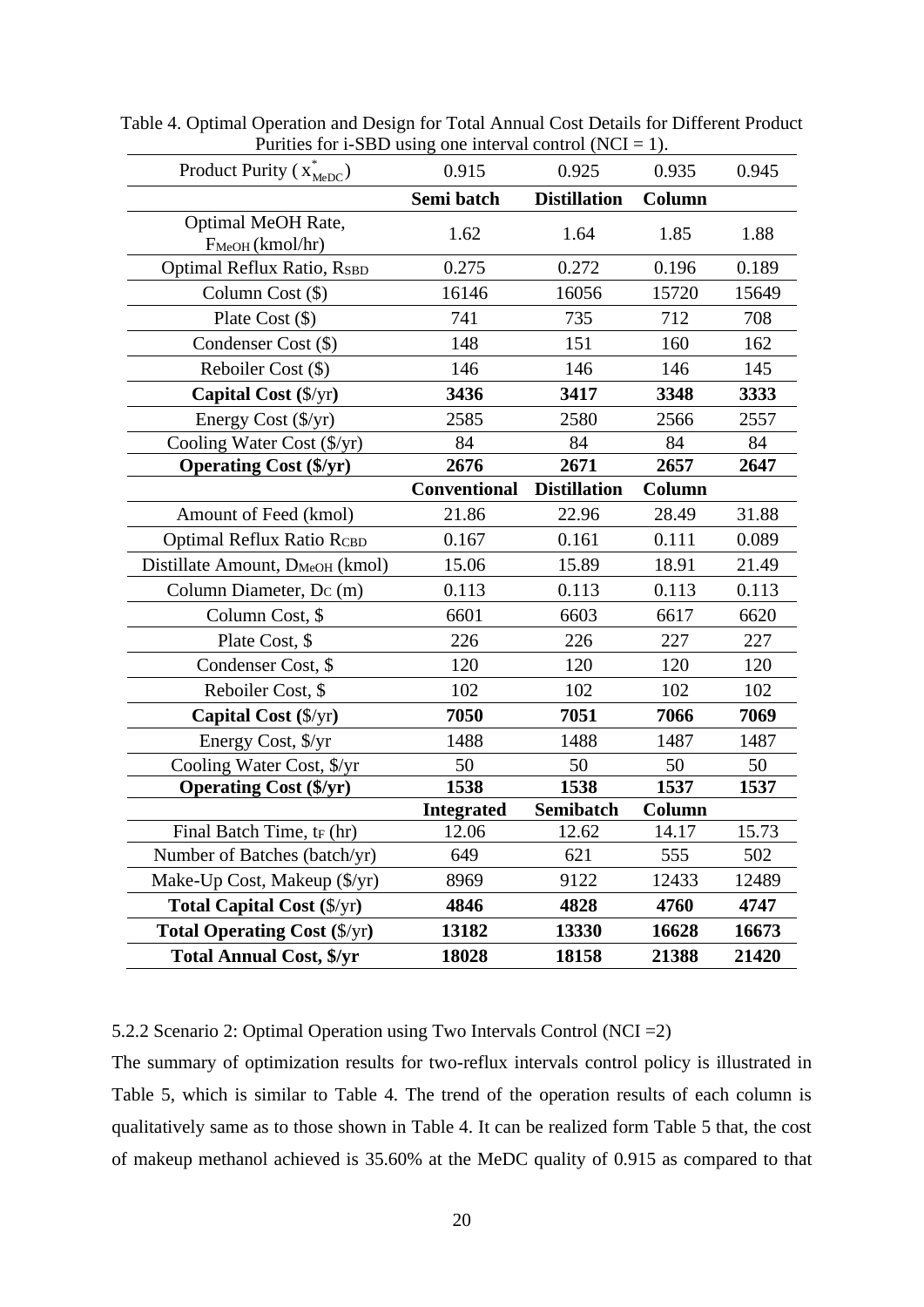obtained by using the one-control i-SBD operation (Scenario 1). The total annual cost of i-SBD process with two-intervals control is about 16.97% less compared to the single-reflux policy of i-SBD mode due to low amount of methanol makeup charge and operating batch time which are demanded to satisfy the MeDC constraint (0.915 molefraction). While, at higher product purity (0.945 molefraction) there are little reductions in both the cost of methanol makeup and cost of TAC by almost 1.78% and 0.49%, respectively compared to the one-reflux ratio i-SBD operation.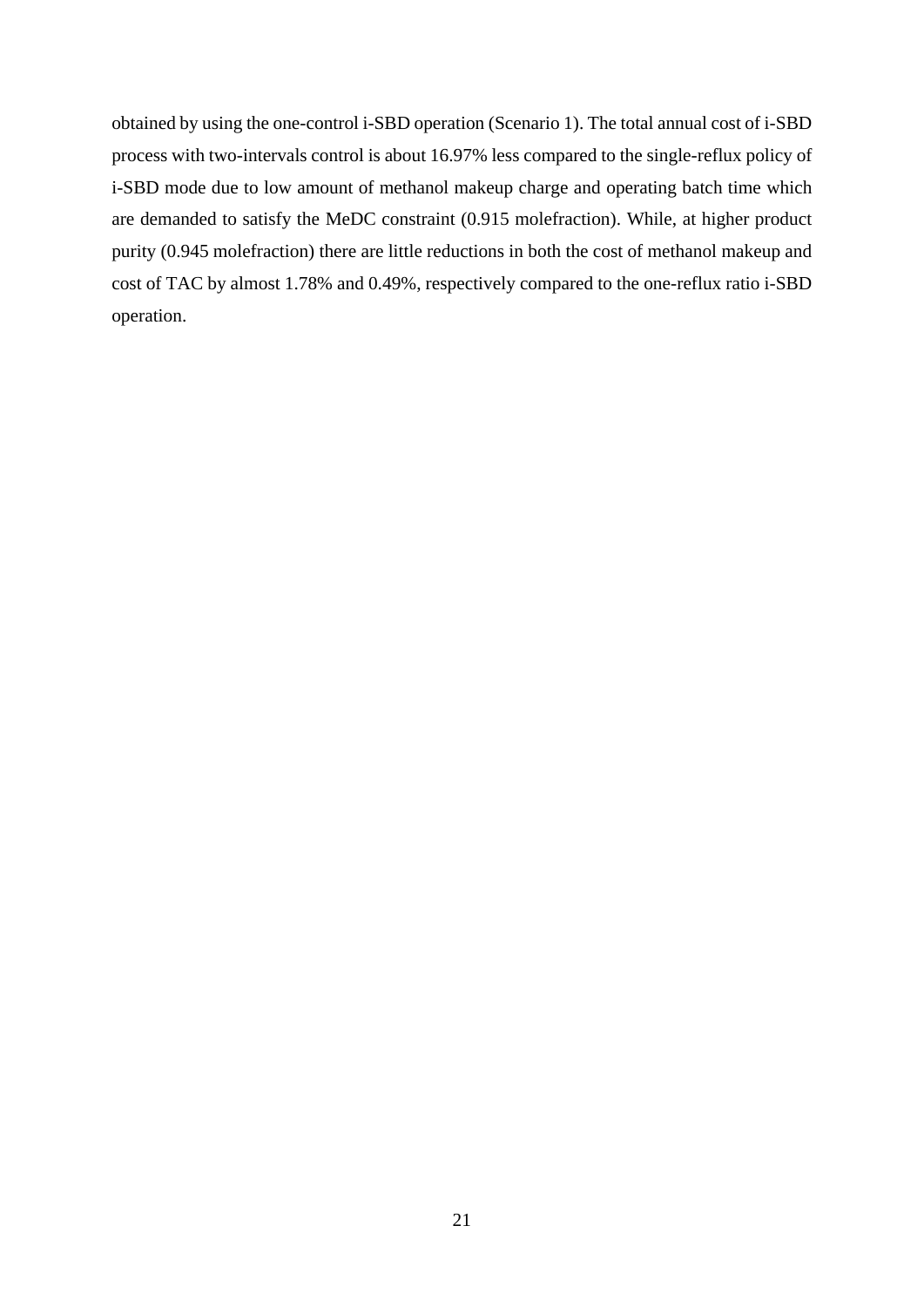| Product Purity $(x_{\text{MeDC}}^{\dagger})$ | 0.915             | 0.925               | 0.935  | 0.945  |
|----------------------------------------------|-------------------|---------------------|--------|--------|
|                                              | Semibatch         | <b>Distillation</b> | Column |        |
| <b>Optimal Feed Rates</b>                    | 0,                | 1.08,               | 1.62,  | 1.62,  |
| $F_1$ , $F_2$ (kmol/hr)                      | 2.01              | 1.55                | 1.48   | 1.61   |
| <b>Optimal Reflux Ratios</b>                 | 0.482,            | 0.202,              | 0.077, | 0.114, |
| $R_1, R_2$                                   | 0.180             | 0.329               | 0.395  | 0.329  |
| Time Intervals,                              | 1.70,             | 2.18,               | 3.28,  | 3.69,  |
| $t_1$ , $t_2$ (hr)                           | 2.51              | 2.34                | 1.26   | 1.38   |
| Column Cost (\$)                             | 15525             | 15821               | 14952  | 15177  |
| Plate Cost $(\$)$                            | 699               | 719                 | 662    | 677    |
| Condenser Cost (\$)                          | 168               | 150                 | 150    | 157    |
| Reboiler Cost (\$)                           | 156               | 155                 | 155    | 153    |
| Capital Cost (\$/yr)                         | 3310              | 3369                | 3184   | 3237   |
| Energy Cost (\$/yr)                          | 2862              | 2826                | 2830   | 2779   |
| Cooling Water Cost (\$/yr)                   | 87                | 87                  | 87     | 86     |
| <b>Operating Cost (\$/yr)</b>                | 2956              | 2920                | 2924   | 2872   |
|                                              | <b>MeOH</b>       | <b>Separation</b>   | Column |        |
| Amount of Feed (kmol)                        | 7.35              | 8.27                | 9.48   | 10.48  |
| <b>Optimal Reflux Ratio RCBD</b>             | 0.372             | 0.334               | 0.295  | 0.282  |
| Distillate Amount, D <sub>MeOH</sub> (kmol)  | 3.97              | 4.52                | 4.80   | 5.46   |
| Column Diameter, Dc (m)                      | 0.110             | 0.113               | 0.113  | 0.113  |
| Column Cost, \$                              | 6508              | 6543                | 6573   | 6578   |
| Plate Cost, \$                               | 222               | 223                 | 225    | 225    |
| Condenser Cost, \$                           | 120               | 120                 | 120    | 120    |
| Reboiler Cost, \$                            | 102               | 102                 | 102    | 102    |
| Capital Cost $(\frac{C}{Y})$                 | 6951              | 6988                | 7020   | 7025   |
| Energy Cost, \$/yr                           | 1489              | 1489                | 1489   | 1489   |
| Cooling Water Cost, \$/yr                    | 50                | 50                  | 50     | 50     |
| <b>Operating Cost (\$/yr)</b>                | 1539              | 1539                | 1539   | 1539   |
|                                              | <b>Integrated</b> | Semibatch           | Column |        |
| Final Batch Time, tr (hr)                    | 4.22              | 4.52                | 4.54   | 5.08   |
| Number of Batches (batch/yr)                 | 1729              | 1624                | 1617   | 1464   |
| Make-Up Cost, Makeup (\$/yr)                 | 5775              | 7267                | 11804  | 12266  |
| <b>Total Capital Cost (\$/yr)</b>            | 4700              | 4767                | 4588   | 4638   |
| <b>Total Operating Cost (\$/yr)</b>          | 10270             | 11725               | 16266  | 16677  |
| <b>Total Annual Cost, \$/yr</b>              | 14969             | 16491               | 20854  | 21315  |

Table 5. Optimal Operation and Design for Total Annual Cost Details for Different Product Purities for i-SBD using two intervals control (NCI = 2).

5.2.3 Scenario 3: Optimal Operation using Three Intervals Control (NCI = 3)

As before, similar to Table 5, Table 6 shows the operation results for three-reflux ratio strategy. Qualitatively, the optimization results of each distillation column have the same trend to those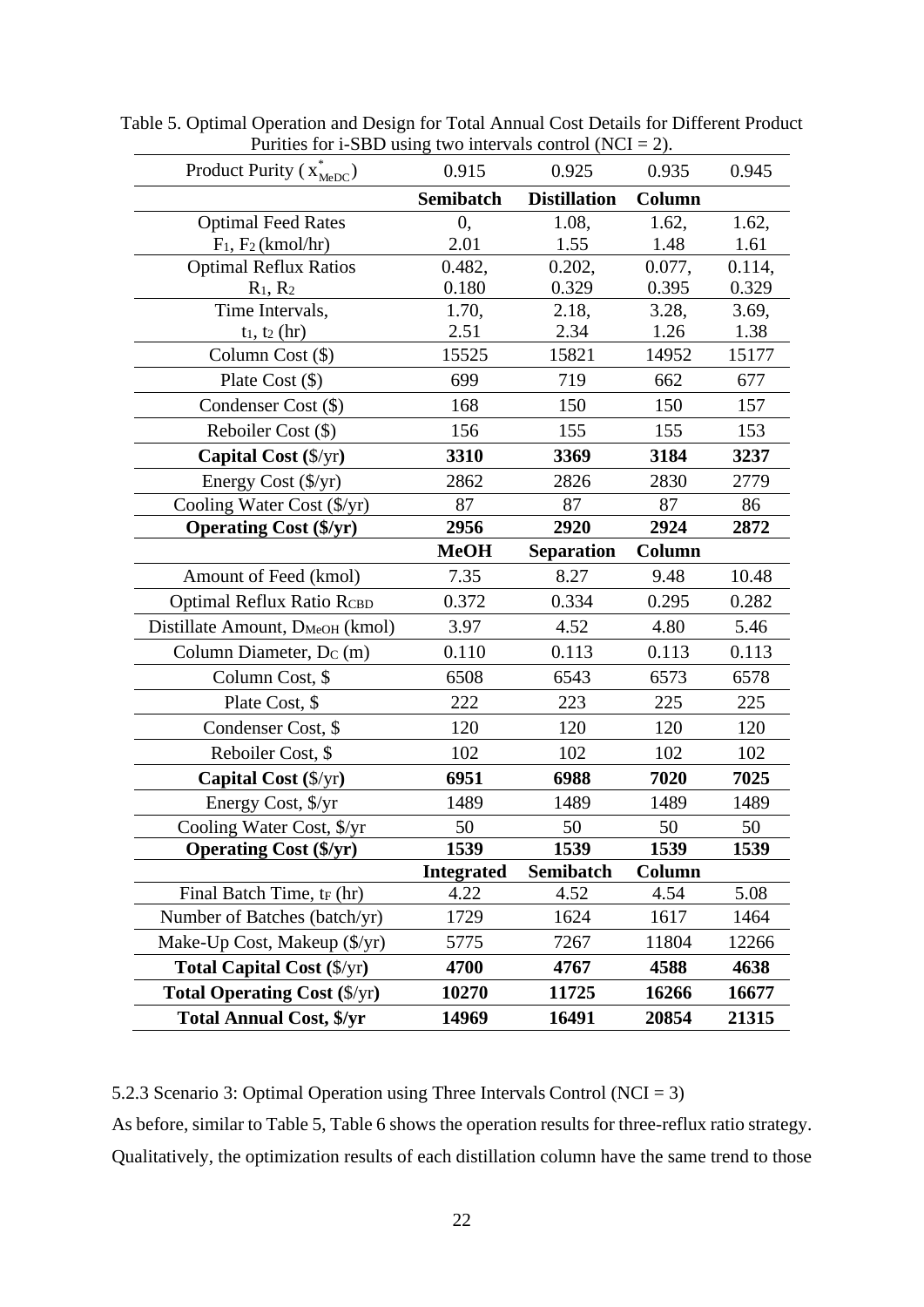displayed in Table 5. Compared with two intervals control i-SBD system (Table 5), the cost of methanol makeup quantity is significantly cut down by almost 65.32% for MeDC purity of 0.945 molefraction. It is obvious form Table 6 that the three control i-SBD operation caused a decrease in the total yearly cost compared to the two reflux intervals. For 0.945 molefraction concentration the reduction in the minimum annualized cost is about 36.30% compared to two reflux ratio strategy (Scenario 2). Visibly the three-control i-SBD operation (Scenario 3) provides much better operational flexibility and economic performance in terms of minimum annual cost. Note that, although in the present study only one, two, and three-intervals policy are used here, more than three-reflux intervals can be taken into consideration and optimization techniques can be employed (Mujtaba, 2004) to determine appropriate control intervals and further decreases in the batch time and energy demand, as well as the annual cost are expected in such cases. However, incremental benefit for going beyond 3 control intervals will not be high.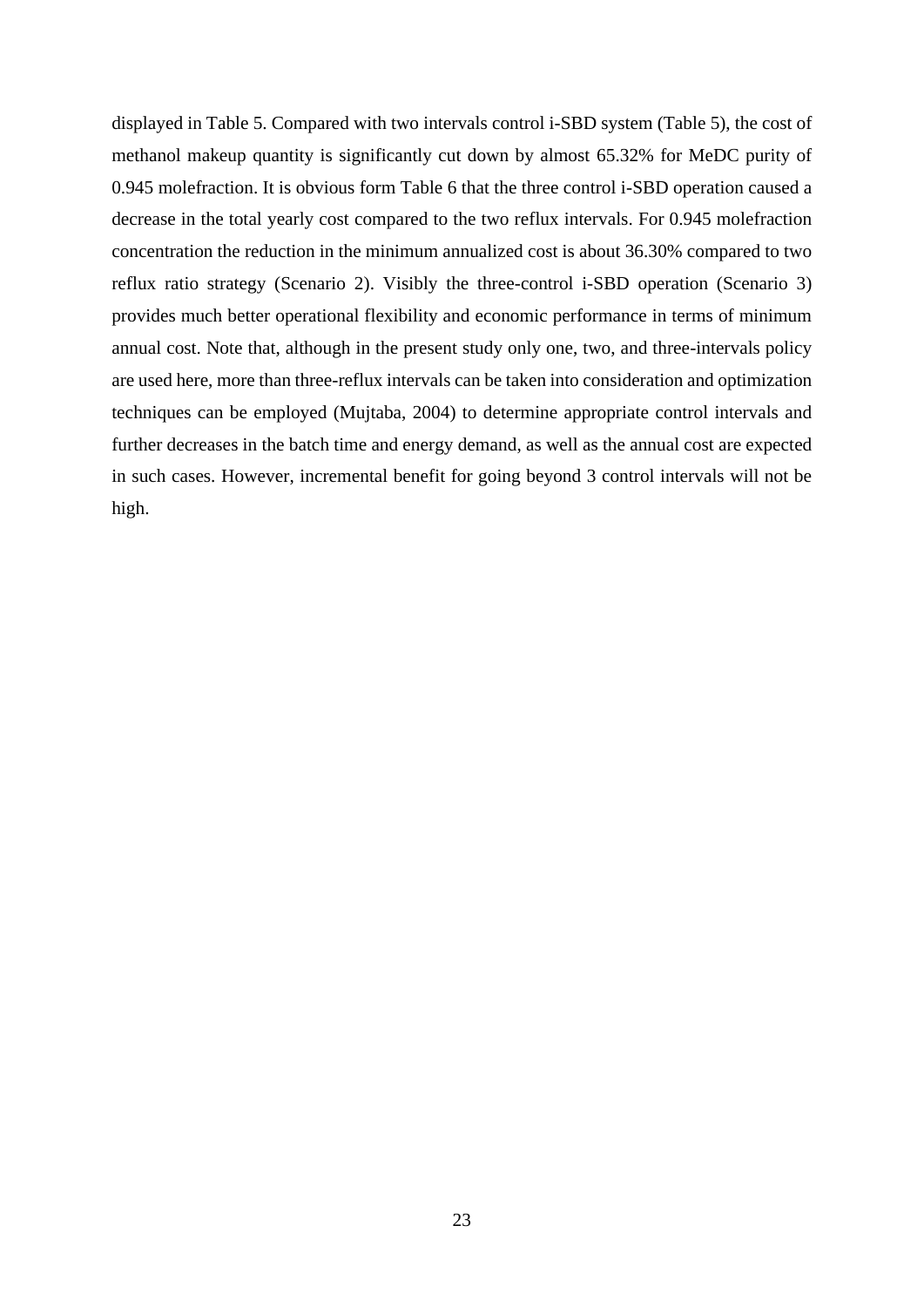| Product Purity $(x_{\text{MeDC}}^{\dagger})$ | 0.915             | 0.925               | 0.935      | 0.945      |
|----------------------------------------------|-------------------|---------------------|------------|------------|
|                                              | Semibatch         | <b>Distillation</b> | Column     |            |
| <b>Optimal Feed Rates</b>                    | 0, 1.55,          | 0, 1.59,            | 0, 1.59,   | 0, 1.48,   |
| $F_1, F_2, F_3$ (kmol/hr)                    | 1.30              | 1.45                | 1.48       | 1.48       |
| <b>Optimal Reflux Ratios</b>                 | 0, 0.368,         | 0, 0.351,           | 0, 0.319,  | 0, 0.247,  |
| $R_1, R_2, R_3$                              | 0.460             | 0.409               | 0.399      | 0.405      |
| Time Intervals, t <sub>1</sub> ,             | 0.90, 1.50,       | 0.90, 1.06,         | 0.89,      | 0.83,      |
| $t_2$ , $t_3$ (hr)                           | 0.12              | 0.60                | 0.60, 1.13 | 0.50, 1.38 |
| Column Cost (\$)                             | 15074             | 15224               | 15070      | 14863      |
| Plate Cost $(\$)$                            | 670               | 680                 | 670        | 657        |
| Condenser Cost (\$)                          | 145               | 148                 | 153        | 157        |
| Reboiler Cost (\$)                           | 168               | 167                 | 167        | 166        |
| Capital Cost $(\frac{5}{yr})$                | 3211              | 3244                | 3212       | 3169       |
| Energy Cost (\$/yr)                          | 3183              | 3176                | 3166       | 3144       |
| Cooling Water Cost $(\frac{f}{x})$           | 90                | 90                  | 90         | 90         |
| <b>Operating Cost (\$/yr)</b>                | 3280              | 3273                | 3262       | 3240       |
|                                              | <b>MeOH</b>       | <b>Separation</b>   | Column     |            |
| Amount of Feed (kmol)                        | 4.78              | 4.85                | 4.92       | 5.08       |
| <b>Optimal Reflux Ratio RCBD</b>             | 0.452             | 0.453               | 0.454      | 0.452      |
| Distillate Amount, D <sub>MeOH</sub> (kmol)  | 2.07              | 2.10                | 2.13       | 2.23       |
| Column Diameter, Dc (m)                      | 0.110             | 0.110               | 0.110      | 0.110      |
| Column Cost, \$                              | 6449              | 6447                | 6445       | 6446       |
| Plate Cost, \$                               | 219               | 219                 | 219        | 219        |
| Condenser Cost, \$                           | 119               | 119                 | 119        | 119        |
| Reboiler Cost, \$                            | 102               | 102                 | 102        | 102        |
| Capital Cost $(\frac{5}{yr})$                | 6889              | 6887                | 6885       | 6886       |
| Energy Cost, \$/yr                           | 1487              | 1487                | 1487       | 1487       |
| Cooling Water Cost, \$/yr                    | 50                | 50                  | 50         | 50         |
| <b>Operating Cost (\$/yr)</b>                | 1537              | 1537                | 1537       | 1537       |
|                                              | <b>Integrated</b> | Semibatch           | Column     |            |
| Final Batch Time, t <sub>F</sub> (hr)        | 2.52              | 2.55                | 2.61       | 2.71       |
| Number of Batches (batch/yr)                 | 2702              | 2669                | 2622       | 2536       |
| Make-Up Cost, Makeup (\$/yr)                 | 3400              | 3699                | 3935       | 4254       |
| <b>Total Capital Cost</b> $(\frac{5}{yr})$   | 4589              | 4621                | 4589       | 4546       |
| <b>Total Operating Cost (\$/yr)</b>          | 8216              | 8508                | 8734       | 9032       |
| <b>Total Annual Cost, \$/yr</b>              | 12805             | 13130               | 13323      | 13577      |

Table 6. Optimal Operation and Design for Total Annual Cost Details for Different Product Purities for i-SBD using three intervals control (NCI = 3).

# **6. Conclusions**

The synthesis of methyl decanoate (MeDC) via the esterification reaction of decanoic acid and methanol in a batch reactive column is a very challenge and cost intensive operation due to the high complicated thermodynamic behaviour within the reaction scheme. To face these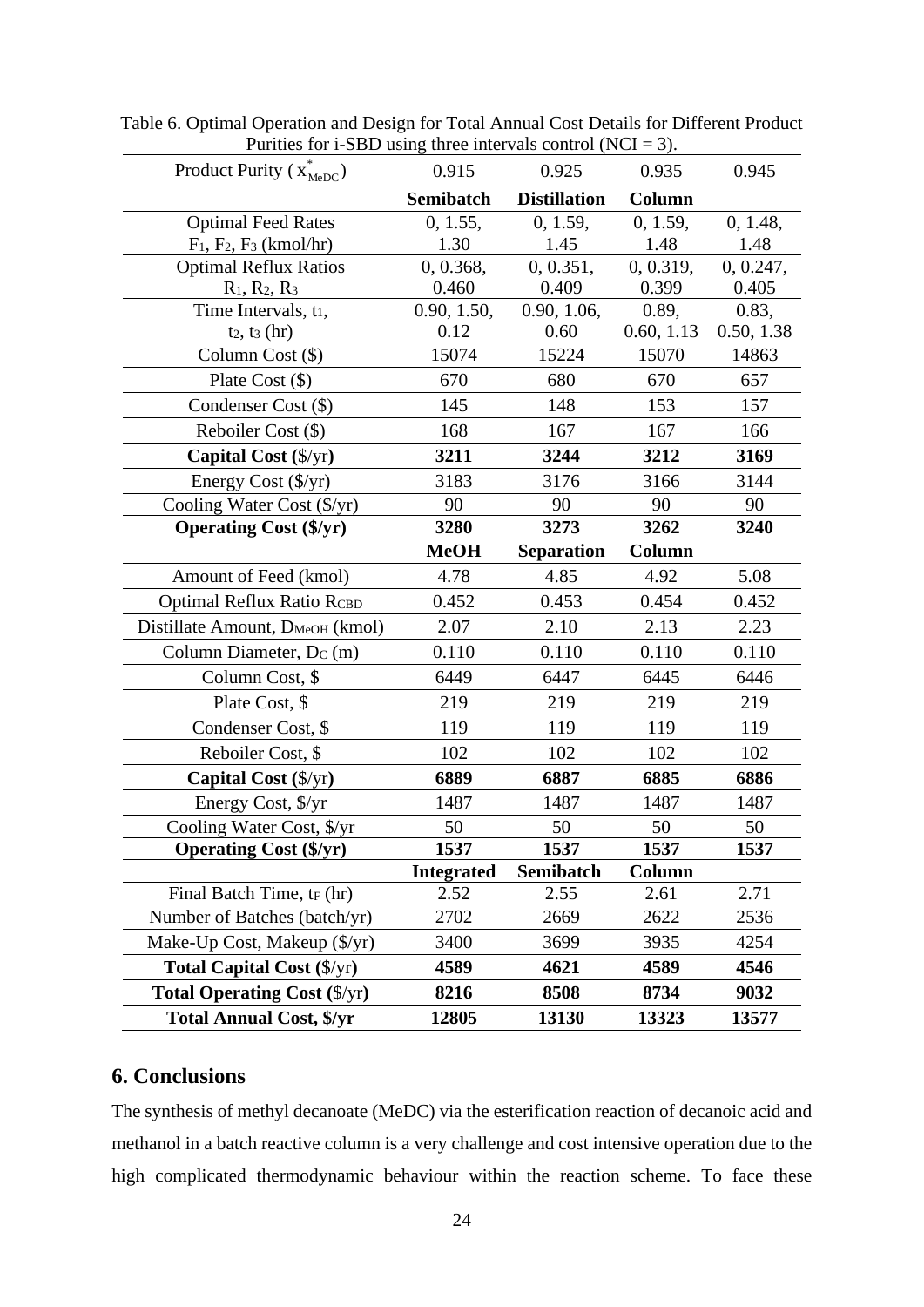limitations of equilibrium reaction, two alternatives of batch reactive distillation columns are examined here: (1) SBD and (2) i-SBD operation.

The economic performances of those operation configurations are evaluated by minimizing the total annualized cost (TAC \$/yr) under one and multiple-intervals control polices. Detailed dynamic models for these columns are built utilizing gPROMS Model Builder 4.2.0 and are embedded within the optimization problem formulation. The dynamic optimization problem is solved for various values of MeDC concentration ranging from 0.915 to 0.945 molefraction. The piecewise constants, including reflux ratio, and methanol feed rate (for both SBD and i-SBD processes) on the production batch time, and the thermal energy expense together with the total yearly cost are estimated. Obviously, the integrated semi-batch distillation mode (i-SBD) is found to outperform the traditional SBD column to meet the bottom product (MeDC) requirements with lower economic annual cost.

Note also, the optimization results for a given separation task demonstrate that the use of multiintervals control case is more attractive process as compared to the single-interval control case in terms of processing time, and total annual cost reductions in the i-SBD system. As an example, the operating time and TAC cost savings achieved are about 82.75%, and 36.61% at MeDC purity of 0.945 molefraction compared to these obtained by using one-reflux interval strategy.

## **Nomenclature**

| $a_i$             | Activity of component i                                 |         |
|-------------------|---------------------------------------------------------|---------|
| $B_{\text{MeDC}}$ | The product amount in the reboiler drum                 | kmol    |
| <b>CBD</b>        | Convectional batch distillation                         |         |
| $C_{MeOH}$        | Methanol charge cost                                    | \$/kmol |
| <b>CVP</b>        | Control vector parameterisation                         |         |
| <b>DAEs</b>       | Differential algebraic equations                        |         |
| $D_{MeOH}$        | Distillate methanol amount                              | kmol    |
| $F_{MeOH}$        | Methanol feed rate                                      | kmol/hr |
|                   |                                                         |         |
| $F_1, F_2, F_3$   | Methanol feed rate in time interval 1, 2, and 3 for SBD | kmol/hr |
| i-CBD             | Integrated conventional batch distillation              |         |
| $m_{cat}$         | The catalyst loading                                    | kg      |
| <b>NCI</b>        | Number of intervals control                             |         |
| <b>NLP</b>        | Nonlinear programming problem                           |         |
| <b>OP</b>         | Optimisation problem                                    |         |
| $Q_C$ , $Q_R$     | Condenser duty and reboiler heat duty                   | kj/hr   |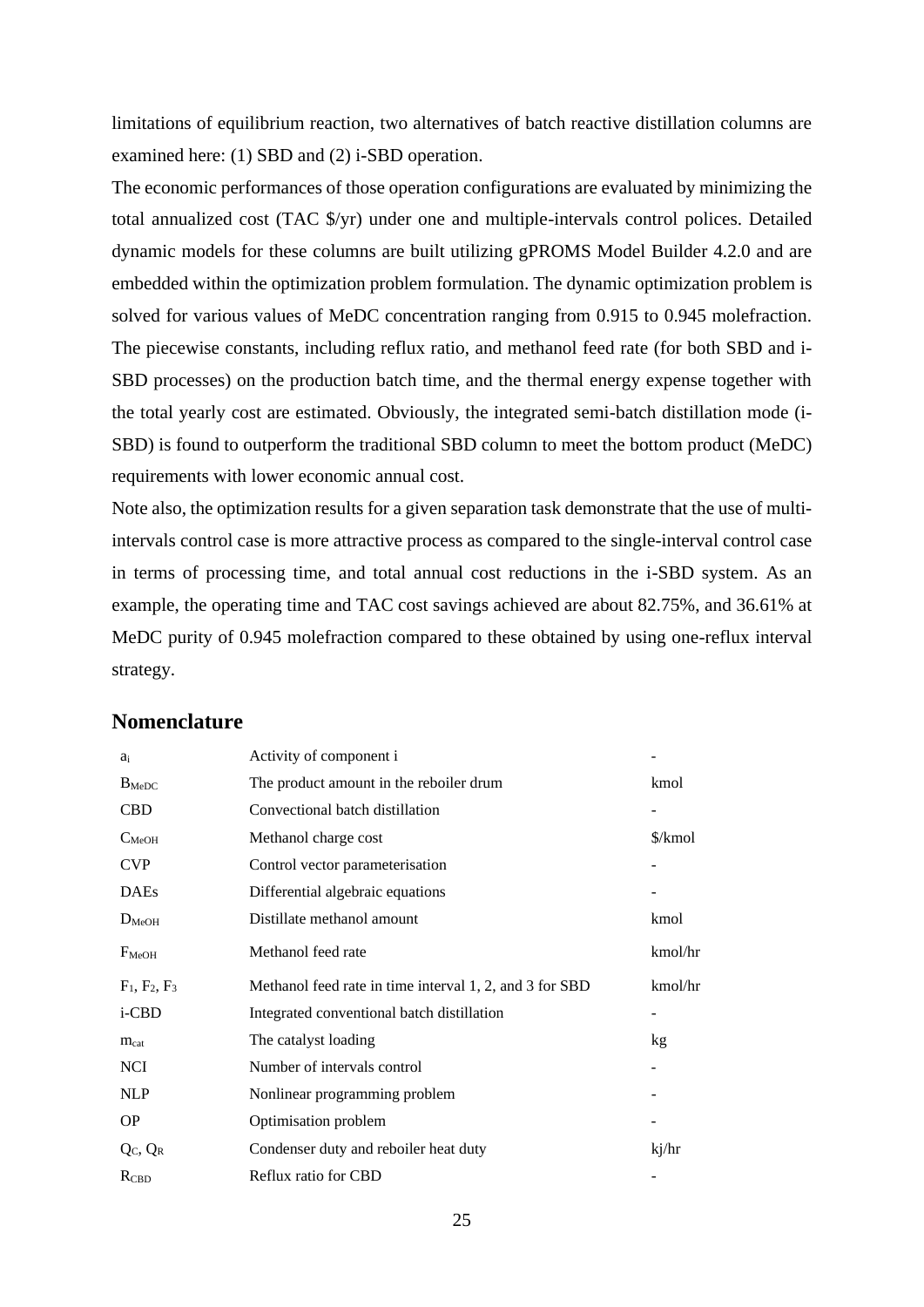| <b>R</b> <sub>SBD</sub>     | Reflux ratio for SBD                       |             |
|-----------------------------|--------------------------------------------|-------------|
| $R_{\text{Max}}$            | Maximum reflux ratio                       |             |
| $r_A$                       | <b>Reaction</b> rate                       | kmol/kg.s   |
| <b>SBD</b>                  | Semi-batch distillation                    |             |
| SQP                         | Successive quadratic programming algorithm | -           |
| $t_1, t_2, t_3$             | Length of interval $1, 2$ , and $3$        | hr          |
| $t_{\rm F}$                 | Batch processing time                      | hr          |
| $V_C$                       | Vapour load the condenser                  | kmol/hr     |
| T                           | Temperature                                | $\rm ^{o}K$ |
| <i><b>Abbreviations</b></i> |                                            |             |
| DeC                         | Decanoic Acid                              |             |

| DeC              | Decanoic Acid           |
|------------------|-------------------------|
| H <sub>2</sub> O | Water                   |
| MeDC             | <b>Methyl Decanoate</b> |
| MeOH             | Methanol                |

# **7. References**

- Aqar, D.Y., Rahmanian, N. and Mujtaba, I.M. (2016 a). Integrated batch reactive distillation column configurations for optimal synthesis of methyl lactate. *Chemical Engineering and Processing: Process Intensification*, *108*, pp.197-211.
- Aqar, D. Y., Rahmanian, N. & Mujtaba, I.M. (2016 b). Methyl Lactate Synthesis using Batch Reactive Distillation: Operational Challenges and Strategy for Enhanced Performance. *Separation and Purification Technology[,158](http://www.sciencedirect.com/science/journal/13835866/158/supp/C)*,193–203.
- Aqar, D.Y., Rahmanian, N. and Mujtaba, I.M. (2016 c). Optimal design and operation of semibatch reactive distillation for methyl lactate synthesis with fixed product demand. In *Computer Aided Chemical Engineering* (Vol. 38, pp. 895-900). Elsevier.
- Aqar, D.Y., Rahmanian, N. and Mujtaba, I.M. (2017a). Synthesis of methyl decanoate using different types of batch reactive distillation systems. *Industrial & Engineering Chemistry Research, 56(14)*, pp.3969-3982.
- Aqar, D.Y., Rahmanian, N. and Mujtaba, I.M. (2017b). Feasibility of integrated batch reactive distillation columns for the optimal synthesis of ethyl benzoate. *Chemical Engineering and Processing: Process Intensification, 122,* pp.10-20.
- Aqar, D.Y., Rahmanian, N. and Mujtaba, I.M. (2017c). Significant Profitability Improvement for Methyl Decanoate Production using Different Types of Batch Distillation. *Chemical Engineering Transcation*, 57.
- Aqar, D.Y., Rahmanian, N. and Mujtaba, I.M. (2018a). Feasibility of Novel Integrated Dividing-Wall Batch Reactive Distillation Processes for the Synthesis of Methyl Decanoate. *Separation and Purification Technology, 202*, pp. 200–215.
- Aqar, D.Y., Rahmanian, N. and Mujtaba, I.M. (2018b). Investigation about Profitability Improvement for Synthesis of Benzyl Acetate in Different Types of Batch Distillation Columns. *Chemical Engineering Transactions*, *70*, pp.541-546.
- Aqar, D.Y., Al Alak, H.H., Rahmanian, N. and Mujtaba, I.M. (2018c). The Investigation of Purity Improvement for the Production of Methyl Propionate in Different Types of Batch Distillation Systems. *Journal of Oil, Gas and Petrochemical Technology*, 5(1), pp.63-75.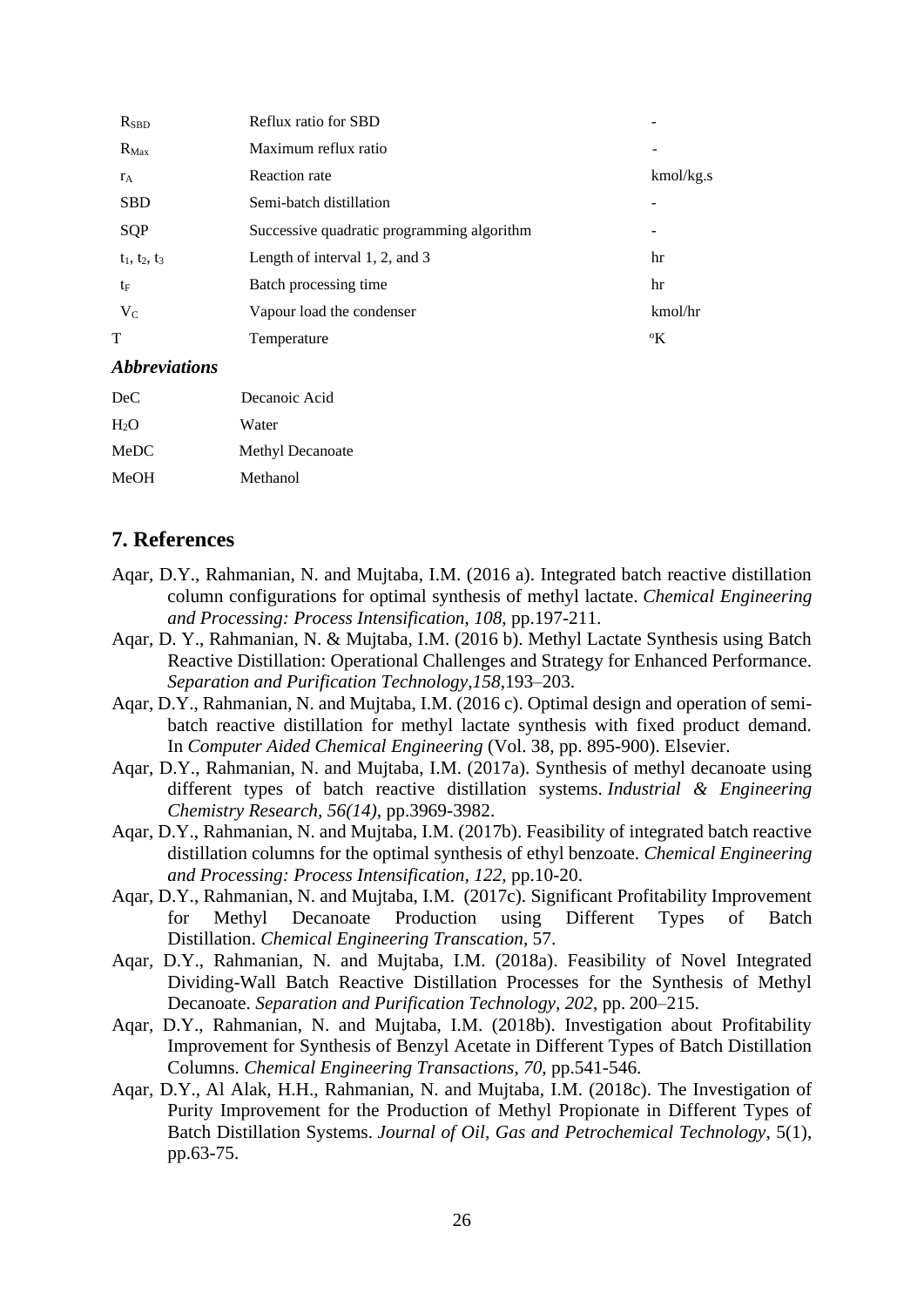- Aqar, D.Y., Rahmanian, N. and Mujtaba, I.M. (2019). A novel split-reflux policy in batch reactive distillation for the optimum synthesis of a number of methyl esters. *Separation and Purification Technology*, 221, pp.363-377.
- Alibaba Trade, (2020). Available at:<http://www.alibaba.com/trade> (Accessed On: 11 April 2020).
- Cho, M., Jo, S., Kim, G. and Han, M. (2014). Entrainer-enhanced reactive distillation for the production of butyl acetate. Industrial & Engineering Chemistry Research, 53(19), pp.8095-8105.
- Cui C., Sun J., Li X. (2017). A hybrid design combining double-effect thermal integration and heat pump to the methanol distillation process for improving energy efficiency. Chemical Engineering and Processing: Process Intensification, 119, 81–92.
- Douglas, J.M. (1988). Conceptual design of chemical processes. McGraw-Hill Science/Engineering/Math.
- Ekpo, E.E. and Mujtaba, I.M., (2007). Performance analysis of three controllers for the polymerisation of styrene in a batch reactor. Chemical Product and Process Modeling, 2(1), p.1014.
- Elliott, T.R. and Luyben, W.L. (1996). Quantitative assessment of controllability during the design of a ternary system with two recycle streams. Industrial  $\&$  engineering chemistry research, 35(10), pp.3470-3479.
- Ferchichi, M., Hegely, L. and Lang, P. (2020). Decrease of energy demand of semi-batch distillation policies. Energy & Environment, 31(4), pp.1-24.
- Fonseca, J.D., Latifi, A.M., Orjuela, A., Rodríguez, G. and Gil, I.D. (2020). Modeling, analysis and multi-objective optimization of an industrial batch process for the production of tributyl citrate. Computers & Chemical Engineering, 132, p.106603.
- Furlonge, H.I., Pantelides, C.C. and Sørensen, E. (1999). Optimal operation of multivessel batch distillation columns. AIChE Journal, 45(4), pp.781-801.
- Gor, N.K., Mali, N.A and Joshi, S.S. (2020). Intensified reactive distillation configurations for production of dimethyl ether. *Chemical Engineering and Processing: Process Intensification*, *149*, pp.107824.gPROMS, (2015). gPROMS Advanced User Guide. Process Systems Enterprise Ltd., London.
- Hernandez, S., Segovia-Hernandez, J.G., Juarez-Trujillo, L., Estrada-Pacheco, J.E. and Maya-Yescas, R. (2010). Design study of the control of a reactive thermally coupled distillation sequence for the esterification of fatty organic acids. Chemical Engineering Communications, 198(1), pp.1-18.
- Jana, A. K. & Maiti, D. (2013). An ideal internally heat integrated batch distillation with a jacketed still with application to a reactive system. Energy, 57**,** 527-534.
- Kao, Y.-L. & Ward, J. D. (2016). Simultaneous Optimization of the Design and Operation of Batch Reactive Distillation Processes. Industrial & Engineering Chemistry Research, 55**,** 267-278.
- Lamba, R., Kumar, S. and Sarkar, S. (2018). Esterification of decanoic acid with methanol using Amberlyst 15: Reaction kinetics. *Chemical Engineering Communications*, pp.1- 14.
- Low, K.H. and Sørensen, E. (2002). Optimal operation of extractive distillation in different batch configurations. *AIChE Journal*, *48*(5), pp.1034-1050.
- Machado, G.D., Aranda, D.A., Castier, M., Cabral, V.F. and Cardozo-Filho, L. (2011). Computer simulation of fatty acid esterification in reactive distillation columns. Industrial & Engineering Chemistry Research, 50(17), pp.10176-10184.
- Maiti, D. and Jana, A.K. (2013). A novel combination of internal and external heat integrations in batch distillation: Application to a reactive system. Applied Thermal Engineering, 59(1), pp.405-413.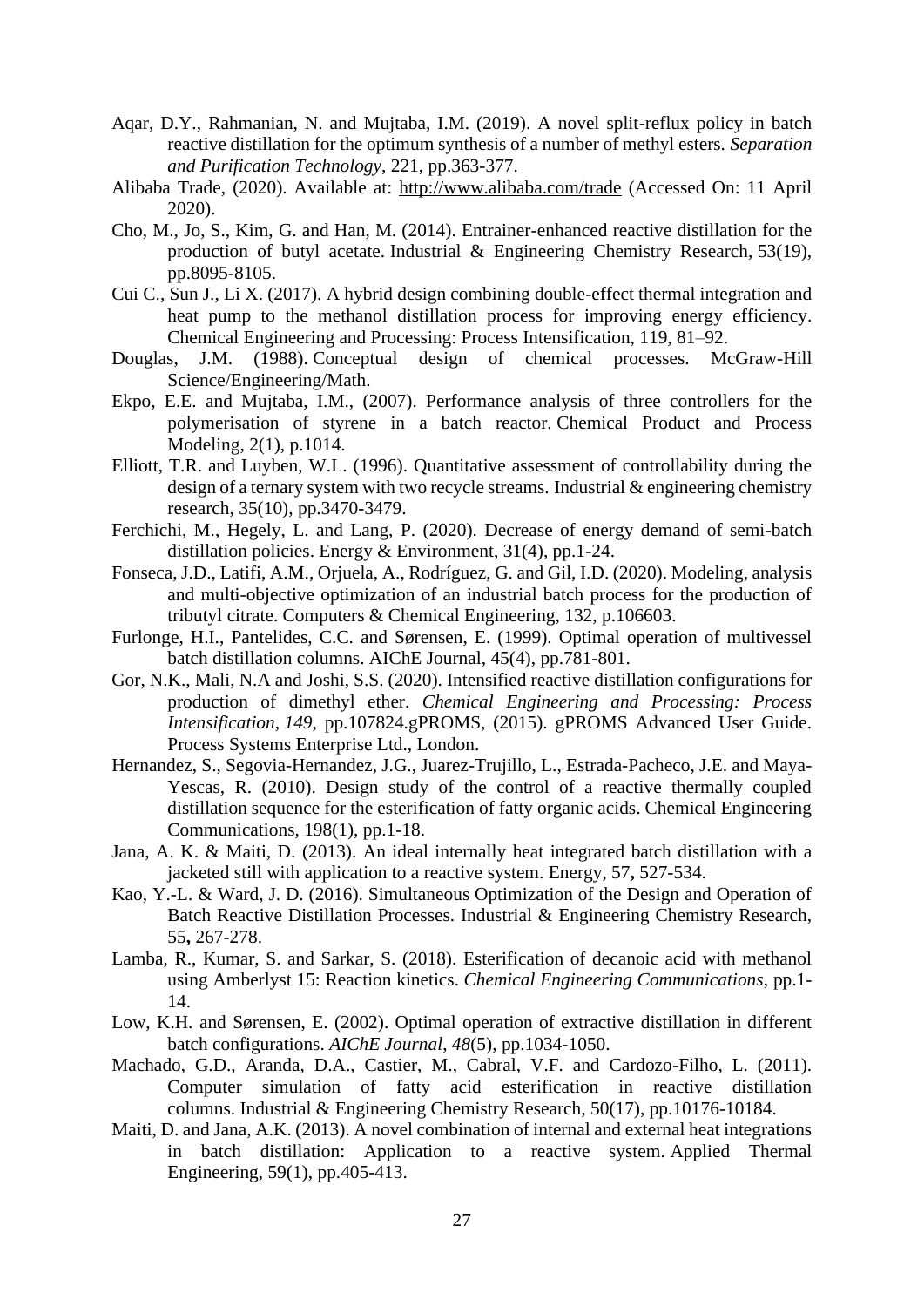- Maiti, D., Jana, A.K. and Samanta, A.N. (2013). Intensified thermal integration in batch reactive distillation. Applied energy, 103, pp.290-297.
- Marquez-Ruiz, A., Méndez-Blanco, C.S. and Özkan, L. (2019). Modeling of reactive batch distillation processes for control. Computers & Chemical Engineering, 121, pp.86-98.
- May-Vázquez, M.M., Rodríguez-Ángeles, M.A., Gómez-Castro, F.I., Espinoza-Zamora, J. and Murrieta-Luna, E. (2020). Development of a mass transfer model for the rate-based simulation of a batch distillation column. Computers & Chemical Engineering, p.106981.
- Mujtaba, I.M., E. A. Edreder, M. M. Emtir (2012). Significant thermal energy reduction in lactic acid production process, Applied Energy,89, 74–80.
- Mujtaba, I.M. (2004). Batch distillation: Design and operation. London: Imperial College Press.
- Mujtaba, I.M. and Macchietto, S. (1992). An optimal recycle policy for multicomponent batch distillation. Computers & chemical engineering, 16, pp.S273-S280.
- Nguyen, N. and Demirel, Y., (2011). Using thermally coupled reactive distillation columns in biodiesel production. Energy, 36(8), pp.4838-4847.
- Noshadi, I., Amin, N.A.S. and Parnas, R.S. (2012). Continuous production of biodiesel from waste cooking oil in a reactive distillation column catalyzed by solid heteropolyacid: optimization using response surface methodology (RSM). Fuel, 94, pp.156-164.
- Parhi, S.S., Rangaiah, G.P. and Jana, A.K., (2019a). Multi-objective optimization of vapor recompressed distillation column in batch processing: Improving energy and cost savings. *Applied Thermal Engineering*, *150*, pp.1273-1296.
- Parhi, S.S., Rangaiah, G.P. and Jana, A.K., (2019b). Mixed-Integer Dynamic Optimization of Conventional and Vapor Recompressed Batch Distillation for Economic and Environmental Objectives. *Chemical Engineering Research and Design*, 154, pp.70- 85.
- Reddy, P.S., Rani, K.Y. and Patwardhan, S.C. (2017). Multi-objective optimization of a reactive batch distillation process using reduced order model. Computers & Chemical Engineering, 106, pp.40-56.
- Steinigeweg, S. and Gmehling, J. (2003). Esterification of a fatty acid by reactive distillation. Industrial & Engineering Chemistry Research, 42(15), pp.3612-3619.
- Su, C.Y., Yu, C.C., Chien, I.L. and Ward, J.D. (2013). Plant-wide economic comparison of lactic acid recovery processes by reactive distillation with different alcohols. Industrial & Engineering Chemistry Research, 52(32), pp.11070-11083.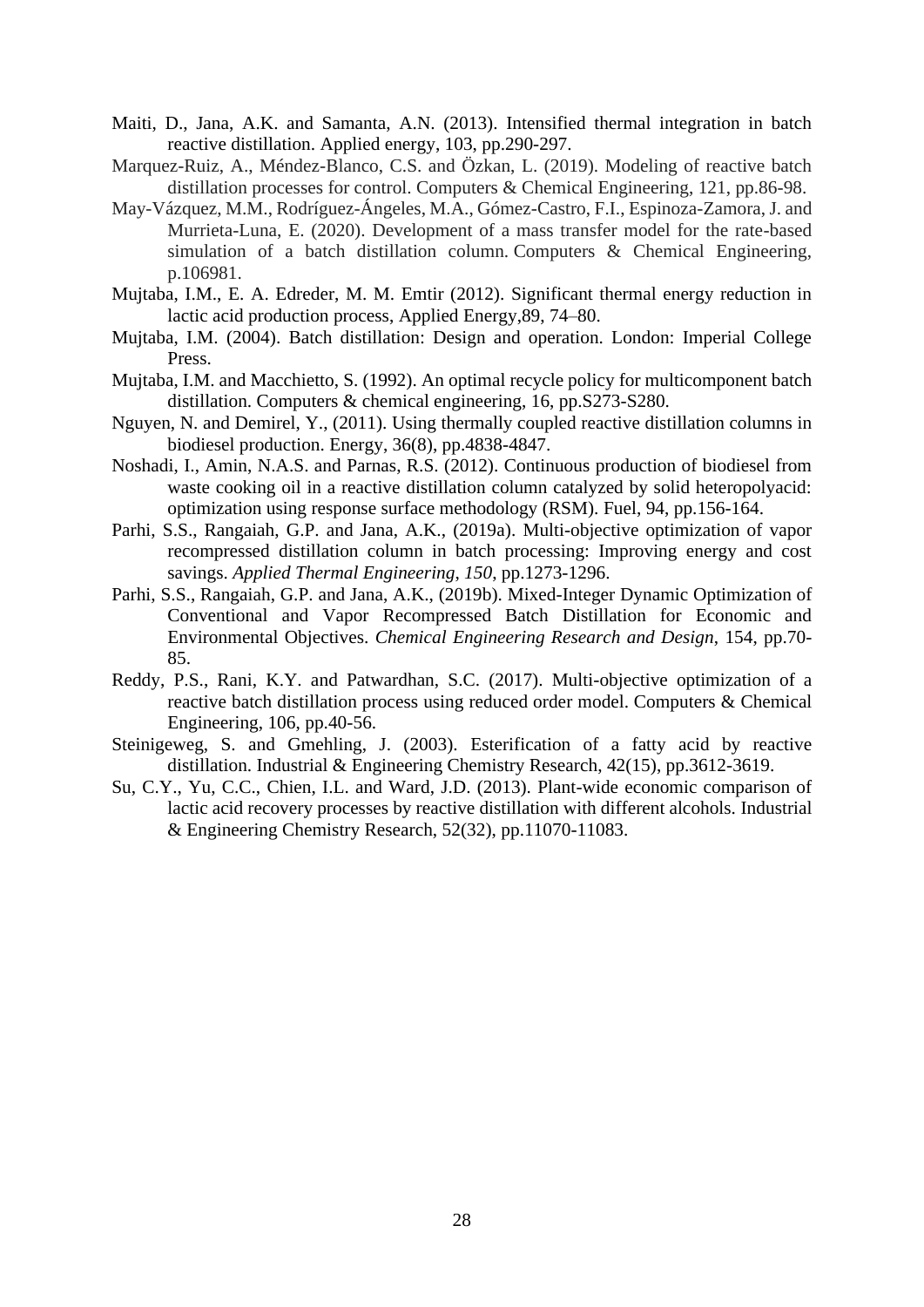# **Appendix**

### **TAC calculation**

The equipment cost estimation follows the procedure of Douglas (1988) and specific equations of Elliott and Luyben (1996), Su et al. (2013) were employed in this work. A payback period of 5 years is assumed, and a Marshall and Swift (M&S) index of a 1461.3 (2013) is used in the calculation. Materials of construction are stainless steel. The equipment is sized as follows: 1- Compute the reboiler heat transfer  $(A_R)$  area  $(m^2)$ :

$$
A_R = \frac{Q_R}{U_R \Delta T_R}
$$
 (6)

Where, the overall heat-transfer coefficient U<sub>R</sub> is assumed to be 788.45 W m<sup>-2</sup> K<sup>-1</sup> (Cho et al. 2014), and the log mean temperature driving force  $\Delta T_R$  (K) in the reboiler is assumed to be 20 K.  $O_R(kJ/kr)$  is the reboiler duty.

2- Compute the condenser heat transfer  $(Ac)$  area  $(m^2)$ :

$$
A_C = \frac{Q_C}{U_C \triangle T_C} \tag{7}
$$

Where, the overall heat-transfer coefficient U<sub>C</sub> is assumed to be 473. 07 W m<sup>-2</sup> K<sup>-1</sup>(Cho et al. 2014), and

$$
\Delta T_{\rm C} = \frac{(120-90)}{\ln \frac{(T_{\rm C}-90)}{(T_{\rm C}-120)}}
$$
(8)

Where,  $T_c$  is the condenser temperature  $(K)$ , and  $Q_c(kJ/kr)$  is the condenser duty.

3- Compute the column  $(L<sub>C</sub>)$  length  $(m)$ :

$$
L_C = 0.7315 \times N_P \tag{9}
$$

Where N<sub>P</sub> is number of plates,  $N_P = 8$  for SBD column, and 8 for SBD column, 4 for CBD column of i-SBD policy.

4- Compute the column  $(D_C)$  diameter  $(m)$ :

$$
D_C = \sqrt{\frac{1}{900\pi} \left[\frac{MW_V^2}{\rho_V}\right]^{0.5}} \times (V)^{0.5}
$$
 (10)

Where V (kmol/hr) is the maximum vapor flow rate,  $\rho_V$  (kg/m<sup>3</sup>) is the vapor density in the column, and MW<sup>V</sup> [kg/kmol] is the average vapor molecular weight.

5- Compute the column cost (\$)

Column Cost = 
$$
\left(\frac{M \& S}{280}\right) \times \left(101.9 \times D_C^{1.066} \times L_C^{0.802} \times (2.18 + F_C)\right)
$$
 (11)

Where  $Fc = F_mF_p = 3.67 \times 1$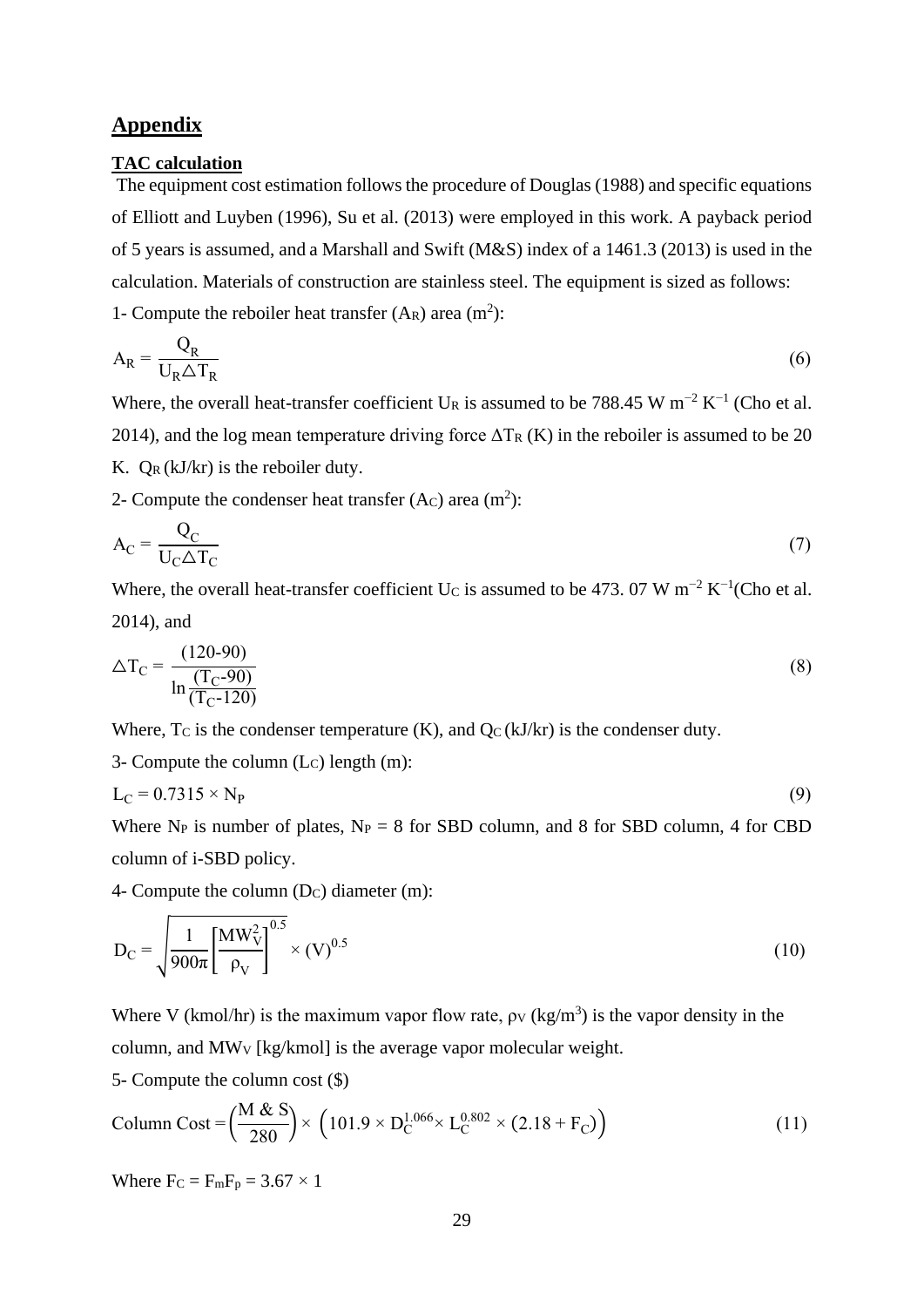6- Compute the distillation column plate cost (\$)

$$
\text{Place Cost} = \left(\frac{\text{M} \& \text{S}}{280}\right) \times \left(4.7 \times \text{D}_{\text{C}}^{1.55} \times \text{L}_{\text{C}} \times \text{F}_{\text{T}}\right) \tag{12}
$$

Where  $Fr = 4.5$ .

7- Compute the reboiler cost (\$)

$$
\text{Reboiler Cost} = \left(\frac{\text{M} \& \text{S}}{280}\right) \times \left(\text{A}_{\text{R}}^{0.65} \times (2.29 + \text{F}_{\text{R}})\right) \tag{13}
$$

Where  $F_R = (F_D + F_P) \times F_m = (1.35 + 0) \times 3.75$ 

8- Compute the condenser cost (\$)

$$
\text{Condenser Cost} = \left(\frac{M \& S}{280}\right) \times \left(A_C^{0.65} \times (2.29 + F_C)\right) \tag{14}
$$

Where  $F_C = (F_D + F_P) \times F_m = (1 + 0) \times 3.75$ 

The capital cost, CC (\$) is calculated by adding (the column and plate costs, and condenser and reboiler costs).

9- Compute energy cost (\$/yr):

Energy Cost = 
$$
\left(\frac{$C_S}{453.59 \text{ kg}}\right) \times \left(\frac{Q_R}{\lambda_V}\right) \times (8150 \text{ hr/yr})
$$
 (15)

Where  $C_s$  is the saturated steam price and  $\lambda_V$  is the latent heat of the steam, which depends on the bottom temperature of the column. (We assumed  $C_s$  is \$2.28 per 1000 lb of high pressure (HP) steam at 260 C with  $\lambda$ v of 2790 kJ/kg).

10- Compute cooling water cost (\$/yr):

$$
\text{Cooling Water Cost} = \left(\frac{\$0.03}{3.785 \text{ m}^3}\right) \times \left(\frac{0.001 \text{ m}^3}{\text{kg}}\right) \times \left(\frac{Q_C}{30}\right) \times (8150 \text{ hr/yr}) \tag{16}
$$

11- Compute catalyst cost (\$/yr) by assuming a catalyst life of 3 months:

$$
Catalyst Cost = m_{Cat}(kg) \times 7.7162(\text{$\mathcal{S}/kg$}) \times 4/\text{yr}
$$
 (17)

12- Compute Methanol charge cost (\$/yr) for SBD operation:

MeOH Charge Cost =  $F_{MeOH} \times t_F \times N_B \times C_{MeOH} \times$  Purity of MeOH (18)

13- Compute Methanol Makeup cost (\$/yr) for i-SBD operation:

MeOH Makeup Cost = 
$$
(F_{MeOH} \times t_F - D_{MeOH}) \times N_B \times C_{MeOH} \times
$$
 Purity of MeOH (19)

Where the number of batches (Batch/yr) is calculated through the following equation: